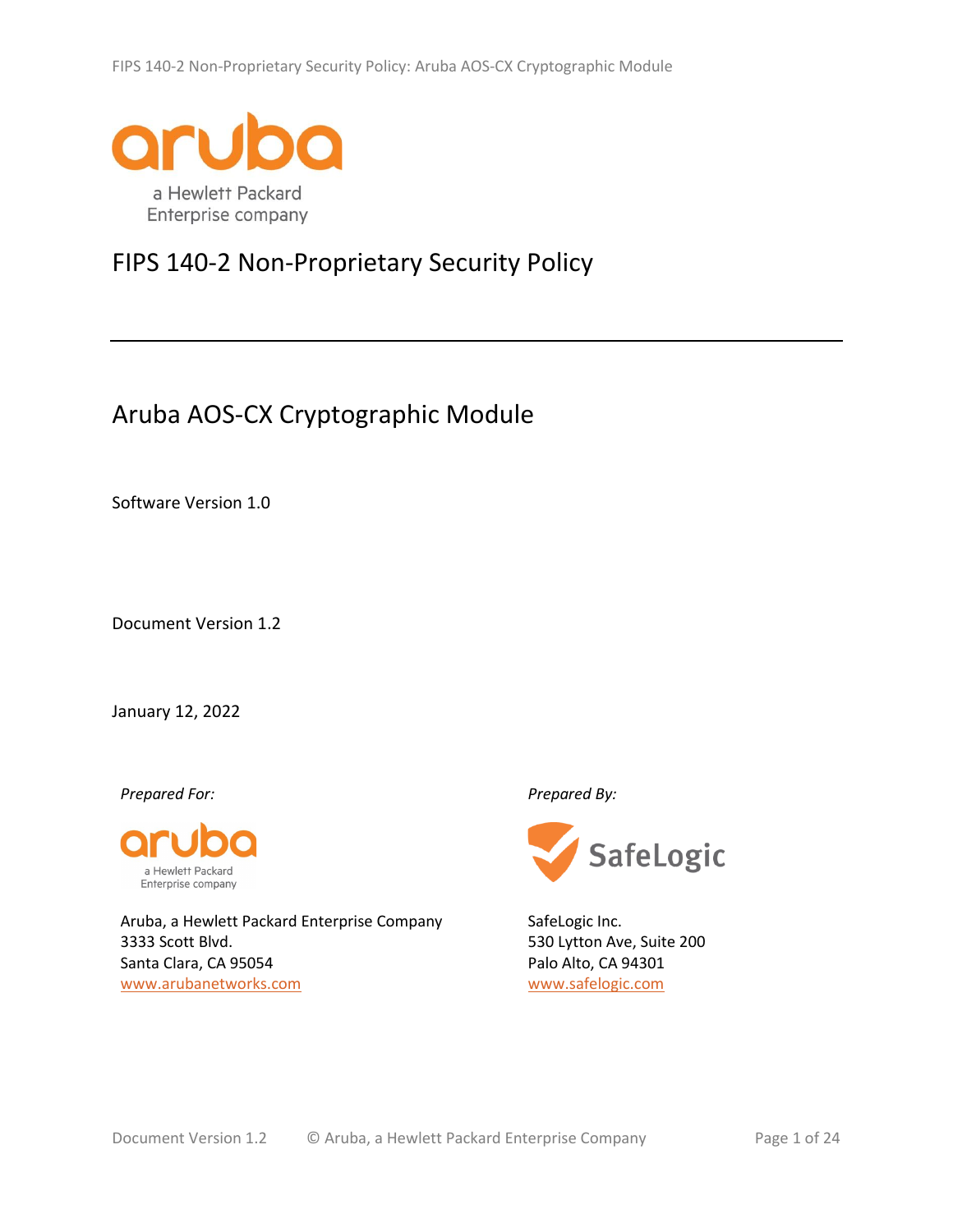# **Overview**

This document provides a non-proprietary FIPS 140-2 Security Policy for the Aruba AOS-CX Cryptographic Module.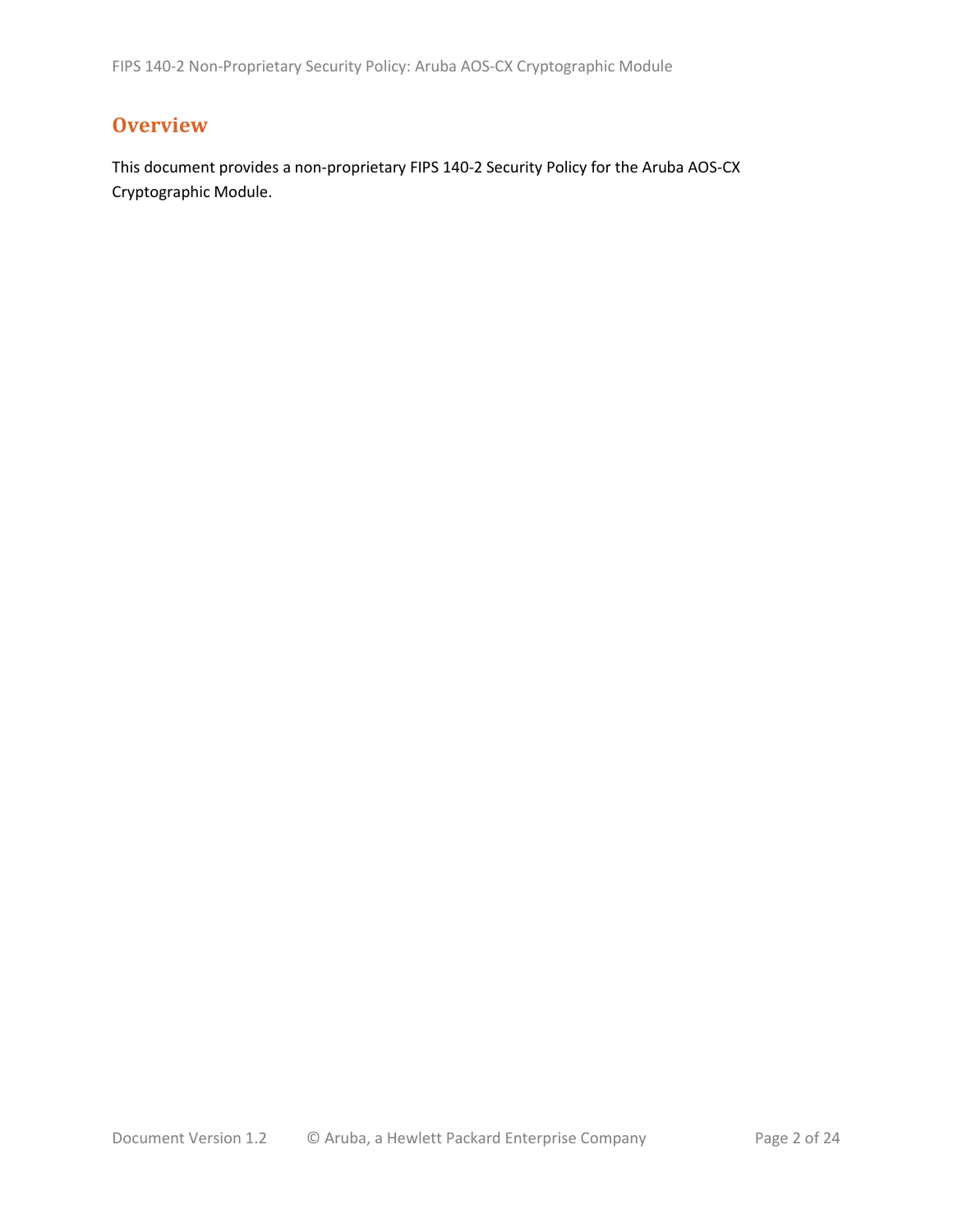# **Table of Contents**

| $\mathbf{1}$ |               |                                                                                                 |  |
|--------------|---------------|-------------------------------------------------------------------------------------------------|--|
|              | 1.1           |                                                                                                 |  |
|              | 1.2           |                                                                                                 |  |
|              | 1.3           |                                                                                                 |  |
|              | 1.4           |                                                                                                 |  |
|              | 1.5           |                                                                                                 |  |
| $\mathbf{2}$ |               |                                                                                                 |  |
|              | 2.1           |                                                                                                 |  |
|              | 2.1.1         |                                                                                                 |  |
|              | 2.1.2         |                                                                                                 |  |
|              | 2.1.3         |                                                                                                 |  |
|              | $2.2^{\circ}$ |                                                                                                 |  |
|              | 2.3           |                                                                                                 |  |
|              | 2.3.1         |                                                                                                 |  |
|              | 2.3.2         |                                                                                                 |  |
|              | 2.4           |                                                                                                 |  |
|              | $2.5\,$       |                                                                                                 |  |
|              | 2.6           |                                                                                                 |  |
|              | 2.6.1         |                                                                                                 |  |
|              | 2.6.2         | Key/Critical Security Parameter (CSP) Authorized Access and Use by Role and Service/Function 19 |  |
|              | 2.6.3         |                                                                                                 |  |
|              | 2.6.4         |                                                                                                 |  |
|              | 2.7           |                                                                                                 |  |
|              | 2.7.1         |                                                                                                 |  |
|              | 2.7.2         |                                                                                                 |  |
|              | 2.7.3         |                                                                                                 |  |
|              | 2.8           |                                                                                                 |  |
| 3            |               |                                                                                                 |  |
|              | 3.1           |                                                                                                 |  |
|              | 3.1.1         |                                                                                                 |  |
|              | 3.1.2         |                                                                                                 |  |
|              | $3.2^{\circ}$ |                                                                                                 |  |
|              | 3.2.1         |                                                                                                 |  |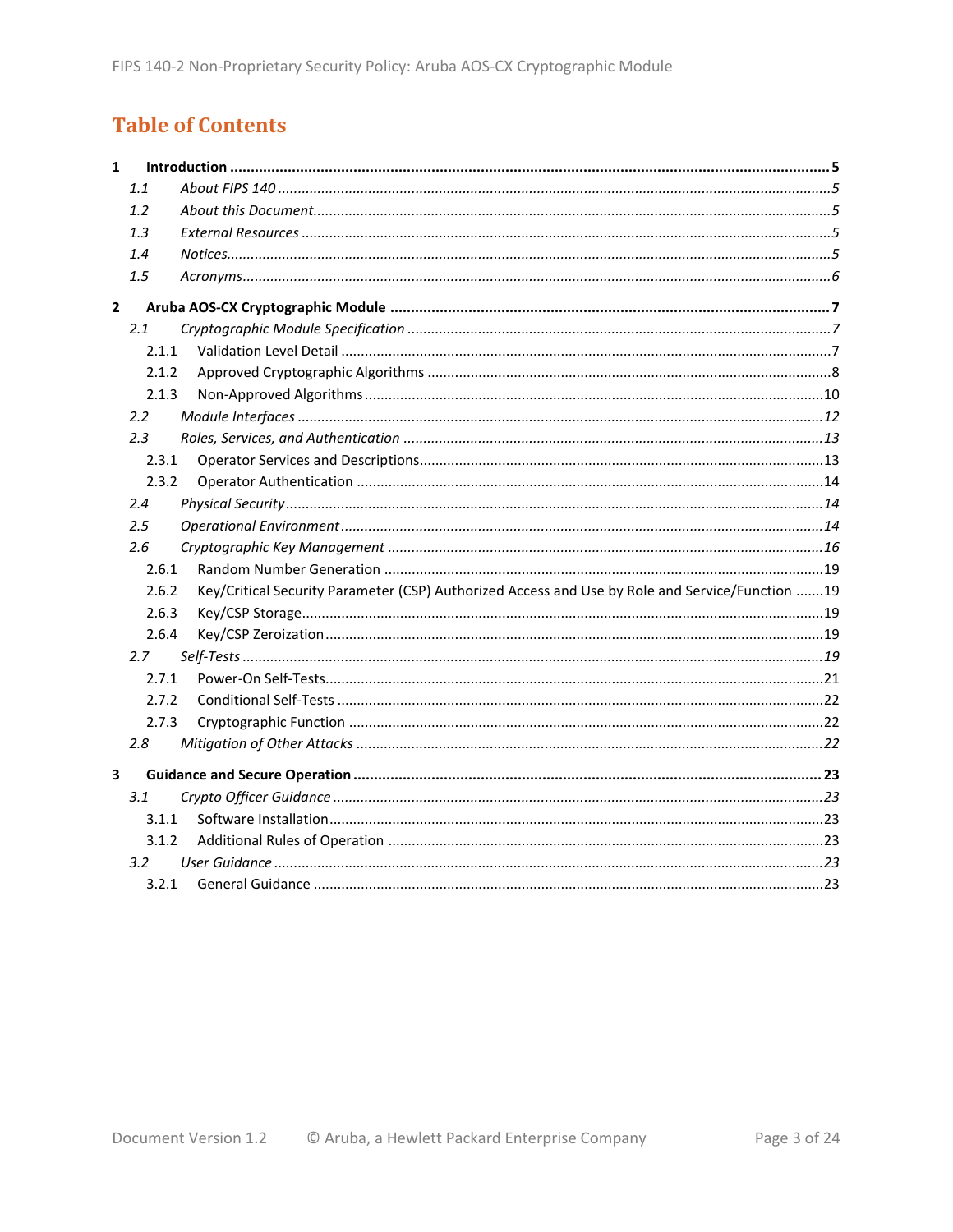# **List of Tables**

# **List of Figures**

|--|--|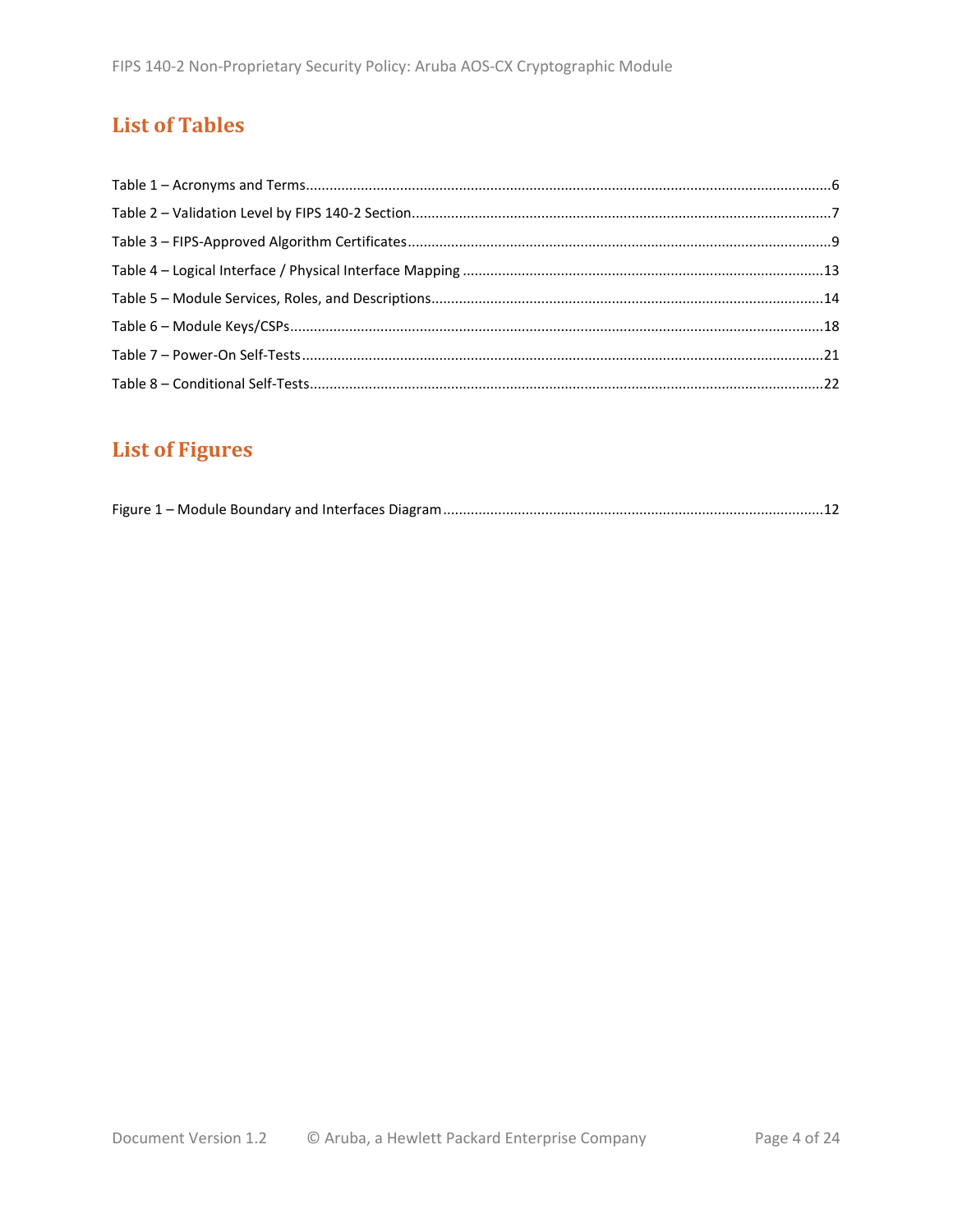# <span id="page-4-0"></span>**1 Introduction**

# <span id="page-4-1"></span>**1.1 About FIPS 140**

Federal Information Processing Standards Publication 140-2 — Security Requirements for Cryptographic Modules specifies requirements for cryptographic modules to be deployed in a Sensitive but Unclassified environment. The National Institute of Standards and Technology (NIST) and Canadian Centre for Cyber Security (CCCS) Cryptographic Module Validation Program (CMVP) run the FIPS 140 program. The NVLAP accredits independent testing labs to perform FIPS 140 testing; the CMVP validates modules meeting FIPS 140 validation. *Validated* is the term given to a module that is documented and tested against the FIPS 140 criteria.

More information is available on the CMVP website at https://csrc.nist.gov/projects/cryptographicmodule-validation-program.

## <span id="page-4-2"></span>**1.2 About this Document**

This non-proprietary Cryptographic Module Security Policy for the Aruba AOS-CX Cryptographic Module from Aruba, a Hewlett Packard Enterprise company ("Aruba") provides an overview of the product and a high-level description of how it meets the security requirements of FIPS 140-2. This document contains details on the module's cryptographic keys and critical security parameters. This Security Policy concludes with instructions and guidance on running the module in a FIPS 140-2 mode of operation.

The Aruba AOS-CX Cryptographic Module may also be referred to as the "module" in this document.

## <span id="page-4-3"></span>**1.3 External Resources**

The Aruba website [\(www.arubanetworks.com\)](http://www.arubanetworks.com/) contains information on Aruba services and products. The Cryptographic Module Validation Program website contains links to the FIPS 140-2 certificate and Aruba contact information.

#### <span id="page-4-4"></span>**1.4 Notices**

This document may be freely reproduced and distributed in its entirety without modification.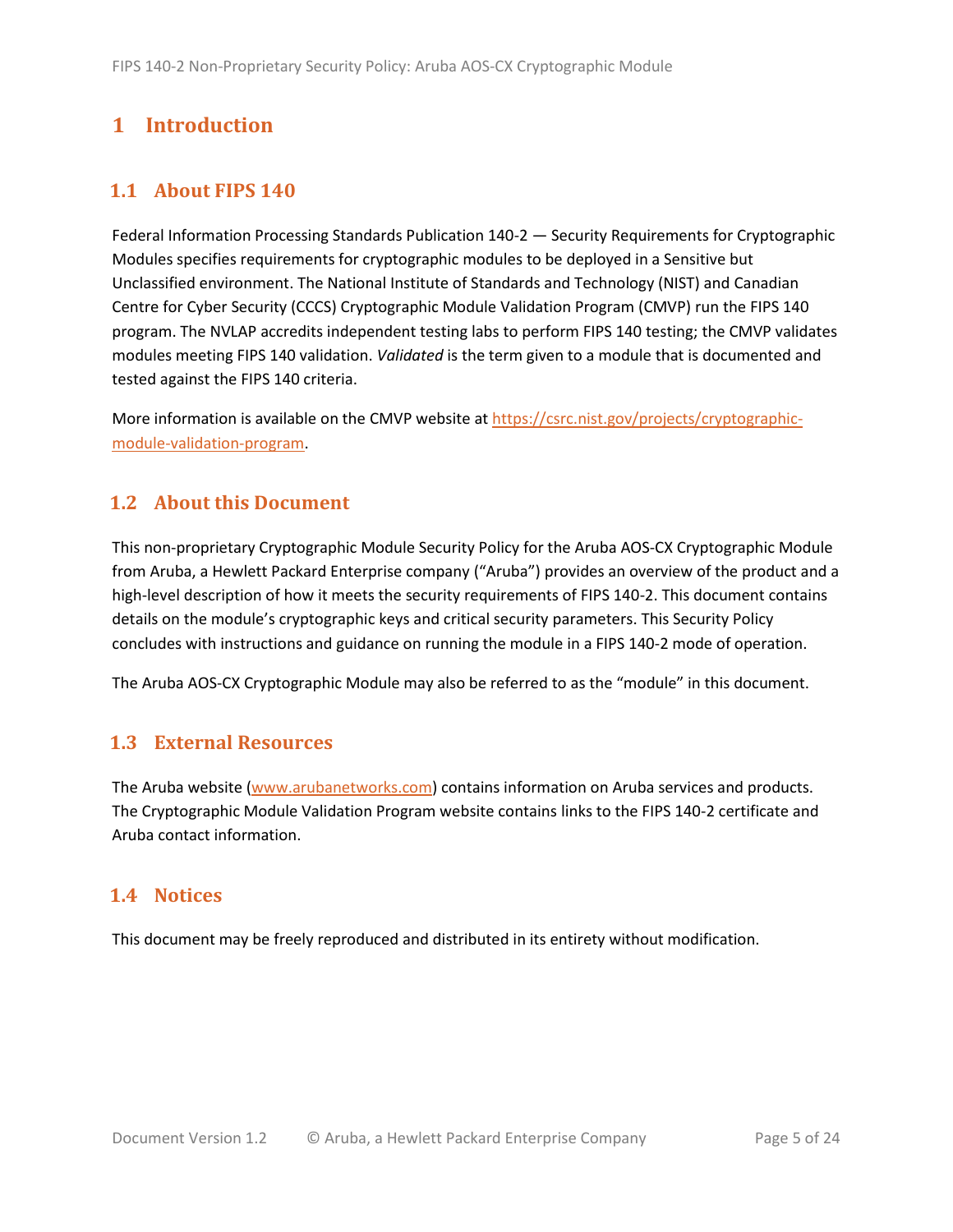# <span id="page-5-0"></span>**1.5 Acronyms**

| <b>Acronym</b> | <b>Term</b>                                    |
|----------------|------------------------------------------------|
| <b>AES</b>     | <b>Advanced Encryption Standard</b>            |
| <b>ANSI</b>    | American National Standards Institute          |
| <b>API</b>     | <b>Application Programming Interface</b>       |
| <b>CMVP</b>    | Cryptographic Module Validation Program        |
| CO             | Crypto Officer                                 |
| CCCS           | Canadian Centre for Cyber Security             |
| <b>CSP</b>     | <b>Critical Security Parameter</b>             |
| <b>DES</b>     | Data Encryption Standard                       |
| <b>DH</b>      | Diffie-Hellman                                 |
| <b>DRBG</b>    | Deterministic Random Bit Generator             |
| <b>DSA</b>     | Digital Signature Algorithm                    |
| EC             | <b>Elliptic Curve</b>                          |
| <b>EMC</b>     | <b>Electromagnetic Compatibility</b>           |
| <b>EMI</b>     | Electromagnetic Interference                   |
| <b>FCC</b>     | <b>Federal Communications Commission</b>       |
| <b>FIPS</b>    | <b>Federal Information Processing Standard</b> |
| <b>GPC</b>     | <b>General Purpose Computer</b>                |
| GUI            | <b>Graphical User Interface</b>                |
| <b>HMAC</b>    | (Keyed-) Hash Message Authentication Code      |
| <b>KAT</b>     | Known Answer Test                              |
| <b>MAC</b>     | <b>Message Authentication Code</b>             |
| MD             | <b>Message Digest</b>                          |
| <b>NIST</b>    | National Institute of Standards and Technology |
| OS.            | <b>Operating System</b>                        |
| <b>PKCS</b>    | Public-Key Cryptography Standards              |
| <b>PRNG</b>    | Pseudo Random Number Generator                 |
| <b>PSS</b>     | Probabilistic Signature Scheme                 |
| <b>RNG</b>     | Random Number Generator                        |
| <b>RSA</b>     | Rivest, Shamir, and Adleman                    |
| <b>SHA</b>     | Secure Hash Algorithm                          |
| SSL            | Secure Sockets Layer                           |
| Triple-DES     | Triple Data Encryption Algorithm               |
| <b>TLS</b>     | <b>Transport Layer Security</b>                |
| <b>USB</b>     | <b>Universal Serial Bus</b>                    |

The following table defines acronyms found in this document:

**Table 1 – Acronyms and Terms**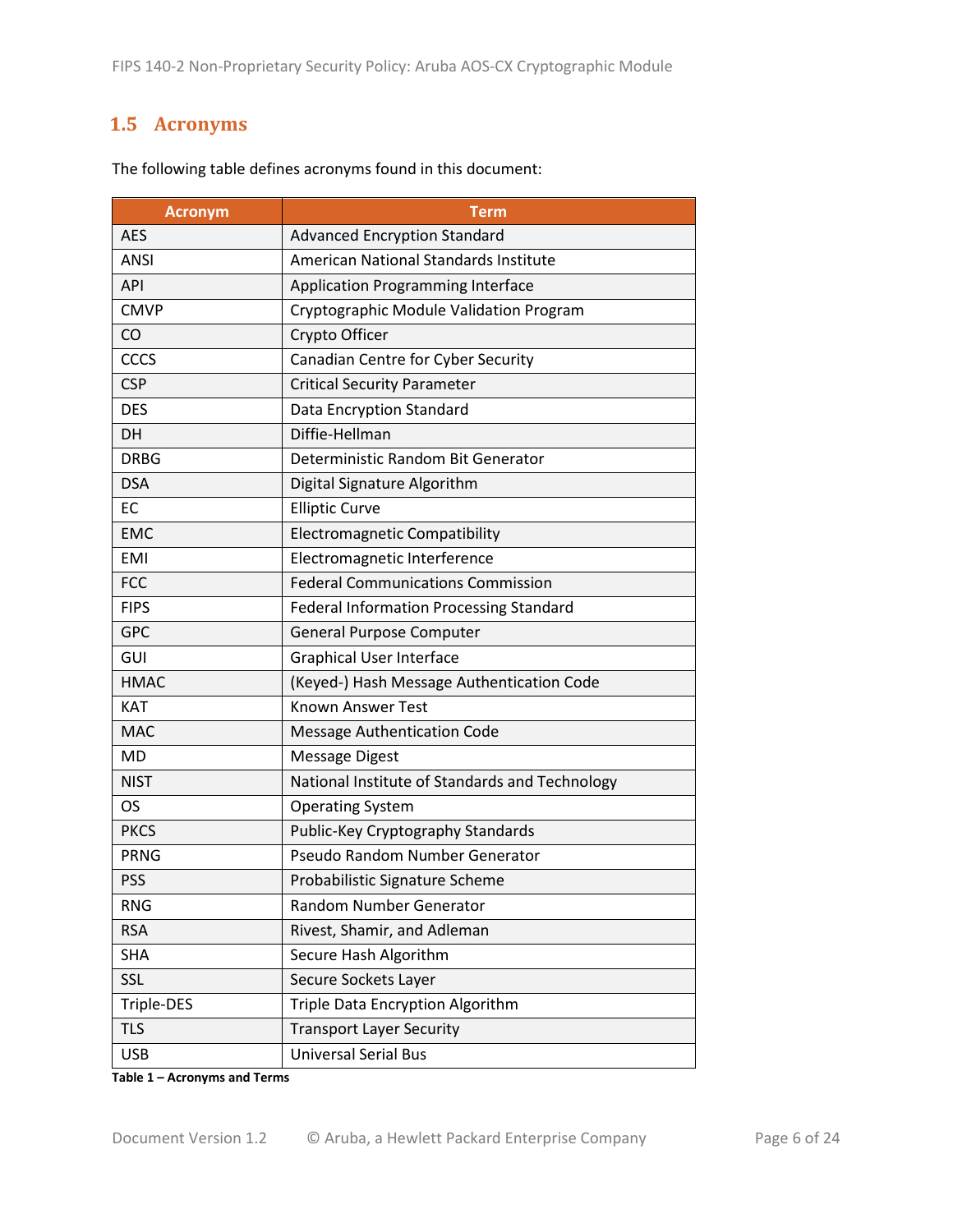# <span id="page-6-0"></span>**2 Aruba AOS-CX Cryptographic Module**

# <span id="page-6-1"></span>**2.1 Cryptographic Module Specification**

The Aruba AOS-CX Cryptographic Module is the FIPS validated cryptographic provider for Aruba 10000, 8XXX series, and 6XXX series switches.

The module's logical cryptographic boundary is the shared library files and their integrity check HMAC files. The module is a multi-chip standalone embodiment installed on a General Purpose Device.

All operations of the module occur via calls from host applications and their respective internal daemons/processes. As such there are no untrusted services calling the services of the module.

The module supports two modes of operation: Approved and non-Approved. The module will be in the FIPS-approved mode when all power up self-tests have completed successfully, and only Approved algorithms are invoked. See *Approved Cryptographic Algorithms* section below for a list of the supported Approved algorithms and *Non-Approved but Allowed Cryptographic Algorithms* for allowed algorithms. The non-Approved mode is entered when a non-Approved algorithm is invoked. See *Non-Approved Algorithms* for a list of non-Approved algorithms.

#### <span id="page-6-2"></span>**2.1.1 Validation Level Detail**

| <b>FIPS 140-2 Section Title</b>                              | <b>Validation Level</b> |
|--------------------------------------------------------------|-------------------------|
| Cryptographic Module Specification                           |                         |
| Cryptographic Module Ports and Interfaces                    | 1                       |
| Roles, Services, and Authentication                          | 1                       |
| Finite State Model                                           | 1                       |
| <b>Physical Security</b>                                     | N/A                     |
| <b>Operational Environment</b>                               | 1                       |
| Cryptographic Key Management                                 |                         |
| Electromagnetic Interference / Electromagnetic Compatibility |                         |
| Self-Tests                                                   | 1                       |
| Design Assurance                                             | 1                       |
| Mitigation of Other Attacks                                  | N/A                     |

The following table lists the level of validation for each area in FIPS 140-2:

**Table 2 – Validation Level by FIPS 140-2 Section**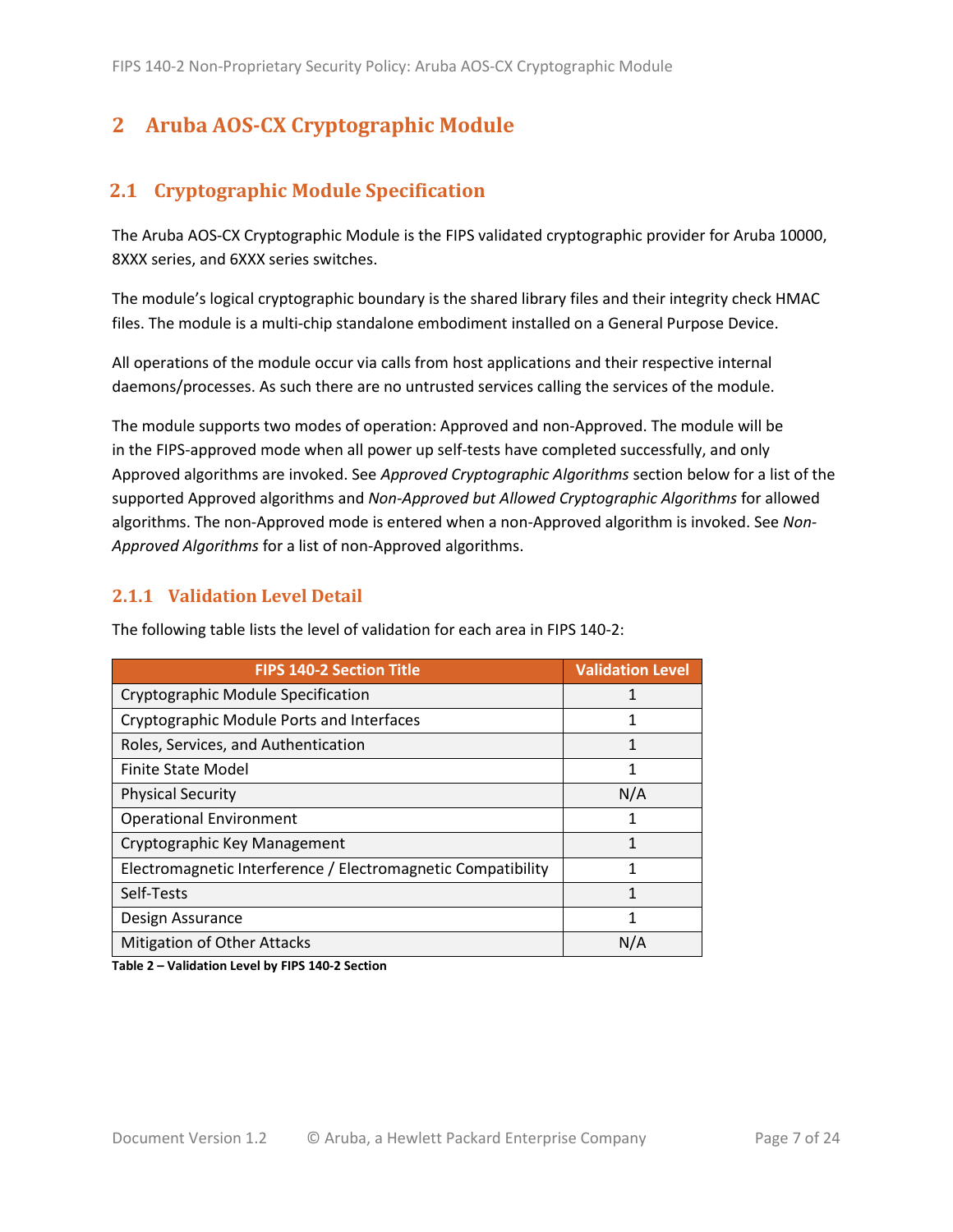## <span id="page-7-0"></span>**2.1.2 Approved Cryptographic Algorithms**

The module's cryptographic algorithm implementations have received the following certificate numbers from the Cryptographic Algorithm Validation Program:

| <b>Algorithm</b>                                                                | <b>CAVP Certificate</b> |
|---------------------------------------------------------------------------------|-------------------------|
| <b>AES</b>                                                                      | A1306                   |
| ECB (e/d; 128, 192, 256)                                                        |                         |
| CBC (e/d; 128, 192, 256)                                                        |                         |
| CFB1 (e/d; 128, 192, 256)                                                       |                         |
| CFB8 (e/d; 128, 192, 256)<br>CFB128 (e/d; 128, 192, 256)                        |                         |
| OFB (e/d; 128, 192, 256)                                                        |                         |
| <b>CTR</b> (ext only; 128, 192, 256)                                            |                         |
| CCM (KS: 128, 192, 256)                                                         |                         |
|                                                                                 |                         |
| <b>CMAC</b> (Generation/Verification) (KS: 128, 192, 256)                       |                         |
| <b>GCM</b> (KS: AES_128(e/d), AES_192(e/d), AES_256(e/d))                       |                         |
| HMAC-SHA-1, HMAC-SHA-224, HMAC-SHA-256, HMAC-SHA-384, HMAC-SHA-                 | A1306                   |
| 512                                                                             |                         |
| <b>DSA</b>                                                                      | A1306                   |
| FIPS 186-4                                                                      |                         |
| <b>PQG Gen: 2048 &amp; 3072 (using SHA-2)</b>                                   |                         |
| <b>PQG Ver:</b> 1024, 2048 & 3072 (using SHA-1 and SHA-2)                       |                         |
| Key Pair: 2048-bit & 3072-bit                                                   |                         |
| Sig Gen: 2048-bit & 3072-bit (using SHA-2)                                      |                         |
| Sig Ver: 1024-bit, 2048-bit & 3072-bit (using SHA-1 & SHA-2)                    |                         |
| <b>ECDSA</b>                                                                    | A1306                   |
| FIPS 186-4                                                                      |                         |
| Key Pair Generation: Curves (P-224, P-256, P-384, P-521, K-233, K-283, K-409,   |                         |
| K-571, B-233, B-283, B-409 & B-571)                                             |                         |
| PKV: Curves All P, K & B                                                        |                         |
| Sig Gen: (P-224, P-256, P-384, P-521, K-233, K-283, K-409, K-571, B-233, B-283, |                         |
| B-409 & B-571) (SHA-2)                                                          |                         |
| Sig Ver: Curves (P-192, P224, P-256, P-384, P-521, K-163, K-233, K-283, K-409,  |                         |
| K-571, B-163, B-233, B-283, B-409 & B-571) (using SHA-1 and SHA-2)              |                         |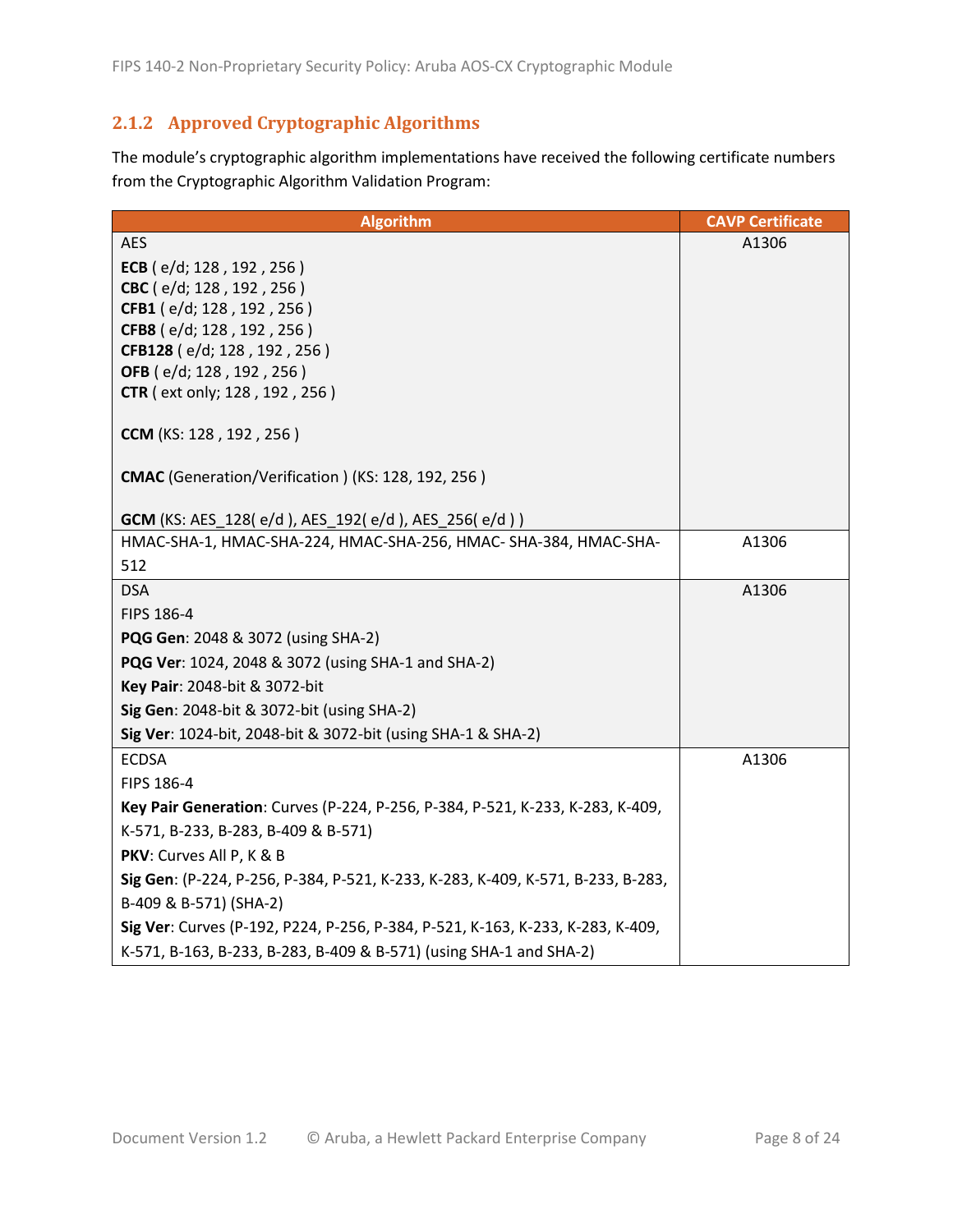| RSA (X9.31, PKCS #1.5, PSS)                                                      | A1306           |
|----------------------------------------------------------------------------------|-----------------|
| <b>FIPS 186-2</b>                                                                |                 |
| <b>ANSIX9.31</b>                                                                 |                 |
| Sig Gen: 4096 bit (using SHA-2)                                                  |                 |
| Sig Ver: 1024-bit, 1536-bit, 2048-bit, 3072-bit & 4096-bit (any SHA size)        |                 |
|                                                                                  |                 |
| <b>PKCS1 V15</b>                                                                 |                 |
| Sig Gen: 4096-bit (using SHA-2)                                                  |                 |
| Sig Ver: 1024-bit, 1536-bit, 2048-bit, 3072-bit & 4096-bit (any SHA size)        |                 |
|                                                                                  |                 |
| <b>PSS</b>                                                                       |                 |
| Sig Gen: 4096-bit (using SHA-2)                                                  |                 |
| Sig Ver: 1024-bit, 1536-bit, 2048-bit, 3072-bit & 4096-bit (any SHA size)        |                 |
|                                                                                  |                 |
| FIPS 186-4                                                                       |                 |
| <b>ANSIX9.31</b>                                                                 |                 |
| Sig Gen: 2048-bit & 3072-bit (using SHA-2)                                       |                 |
| Sig Ver: 1024-bit, 2048-bit, & 3072-bit (any SHA size)                           |                 |
|                                                                                  |                 |
| <b>PKCS1 V15</b>                                                                 |                 |
| Sig Gen: 2048-bit & 3072-bit (using SHA-2)                                       |                 |
| Sig Ver: 1024-bit, 2048-bit, & 3072-bit (any SHA size)                           |                 |
|                                                                                  |                 |
| <b>PSS</b>                                                                       |                 |
| Sig Gen: 2048-bit & 3072-bit (using SHA-2)                                       |                 |
| Sig Ver: 1024-bit, 2048-bit, & 3072-bit (any SHA size)                           |                 |
| SHA-1, SHA-224, SHA-256, SHA-384, SHA-512                                        | A1306           |
| Triple-DES                                                                       | A1306           |
| TECB(KO 1 e/d, KO 2 d only)                                                      |                 |
| TCBC(KO 1 e/d, KO 2 d only)                                                      |                 |
| TCFB1(KO 1 e/d, KO 2 d only)                                                     |                 |
| TCFB8(KO 1 e/d, KO 2 d only)<br>TCFB64(KO 1 e/d, KO 2 d only)                    |                 |
| TOFB(KO 1 e/d, KO 2 d only)                                                      |                 |
|                                                                                  |                 |
| <b>CMAC</b> (KS: 3-Key; Generation/Verification; Block Size(s): Full / Partial ) |                 |
| SP 800-90A DRBG (Hash_DRBG, HMAC_DRBG, CTR_DRBG)                                 | A1306           |
| <b>CKG</b>                                                                       | Vendor Affirmed |

**Table 3 – FIPS-Approved Algorithm Certificates**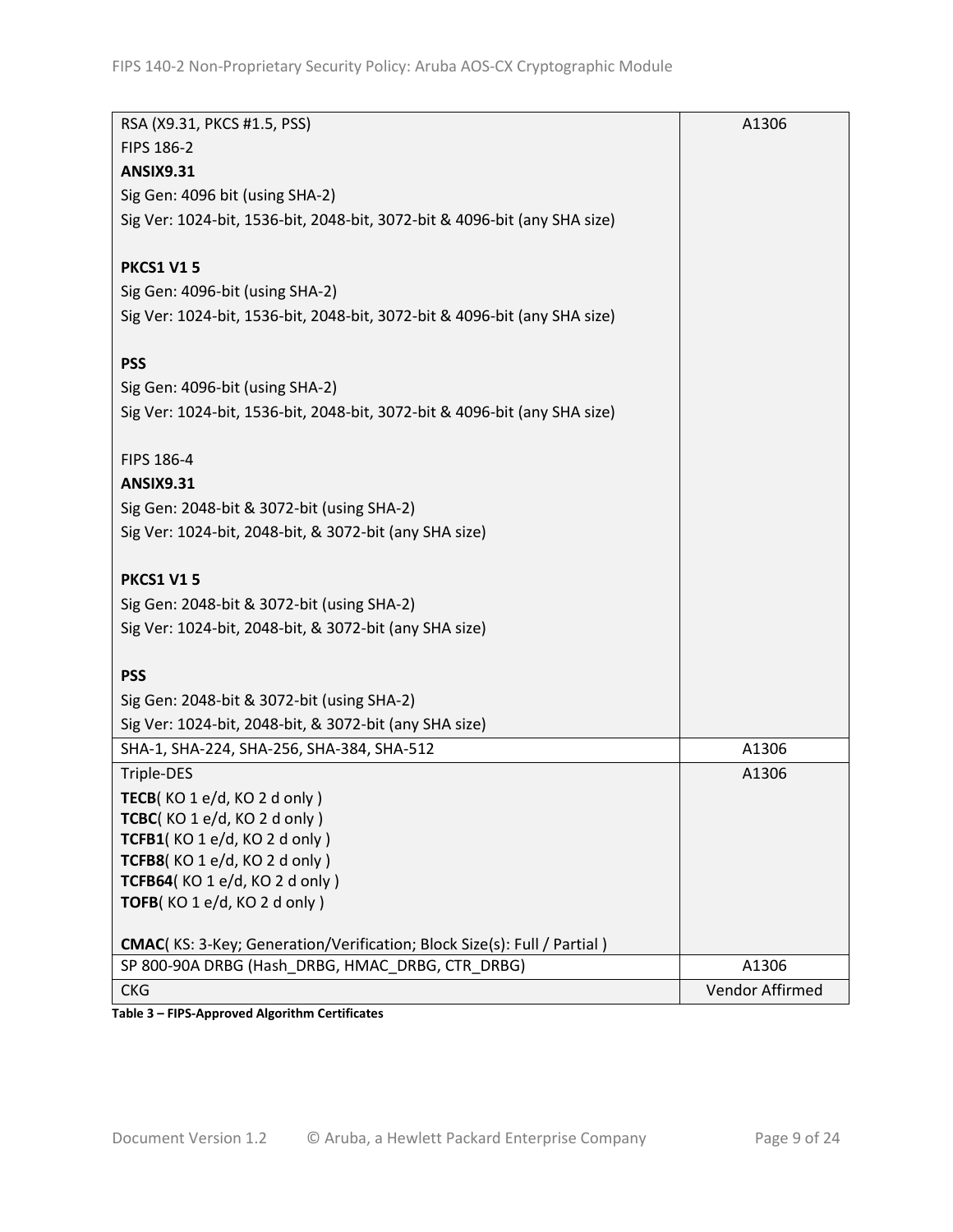#### <span id="page-9-0"></span>**2.1.3 Non-Approved Algorithms**

The module supports a non-approved mode of operation. The algorithms listed in this section are not to be used by the operator in the FIPS Approved mode of operation.

The following algorithms shall not be used:

- AES XTS (  $(KS: XTS_128$  (  $e/d$  )  $(f/p)$  )  $KS: XTS_256$  (  $e/d$  )  $(f/p)$  ).
- EC Diffie Hellman
- RSA (key wrapping; key establishment methodology provides up to 256 bits of encryption strength)

The following algorithms are disallowed as of January 1, 2016 per the NIST SP 800-131A algorithm transitions:

- Random Number Generator Based on ANSI X9.31 Appendix A.2.4
- Two-Key Triple DES Encryption
- Dual EC DRBG

The following algorithms are disallowed as of January 1, 2014 per the NIST SP 800-131A algorithm transitions:

| <b>FIPS 186-4 DSA</b> | PQG Gen 1024-bit (any SHA size), 2048-bit & 3072-bit using SHA-1<br>Key Gen 1024-bit (any SHA size), 2048-bit & 3072-bit using SHA-1<br>Sig Gen 1024-bit (any SHA size), 2048-bit & 3072-bit using SHA-1 |
|-----------------------|----------------------------------------------------------------------------------------------------------------------------------------------------------------------------------------------------------|
| <b>FIPS 186-2 DSA</b> | PQG Gen 1024-bit (any SHA size)<br>Key Gen 1024-bit<br>Sig Gen 1024-bit (any SHA size), 2048-bit & 3072-bit using SHA-1                                                                                  |
| <b>FIPS 186-2 RSA</b> | <b>ANSIX9.31</b><br>Key Gen 1024 & 1536                                                                                                                                                                  |
|                       | <b>ANSIX9.31</b><br>Sig Gen 1024 & 1536 (any SHA size); 2048, 3072 & 4096 using SHA-1                                                                                                                    |
|                       | PKCSI V15<br>Sig Gen 1024 & 1536 (any SHA size); 2048, 3072 & 4096 using SHA-1                                                                                                                           |
|                       | <b>PSS</b><br>Sig Gen 1024 & 1536 (any SHA size); 2048, 3072 & 4096 using SHA-1                                                                                                                          |
| <b>FIPS 186-4 RSA</b> | <b>ANSIX9.31</b><br>Sig Gen 1024 using SHA-1                                                                                                                                                             |
|                       | <b>PKCSI V15</b>                                                                                                                                                                                         |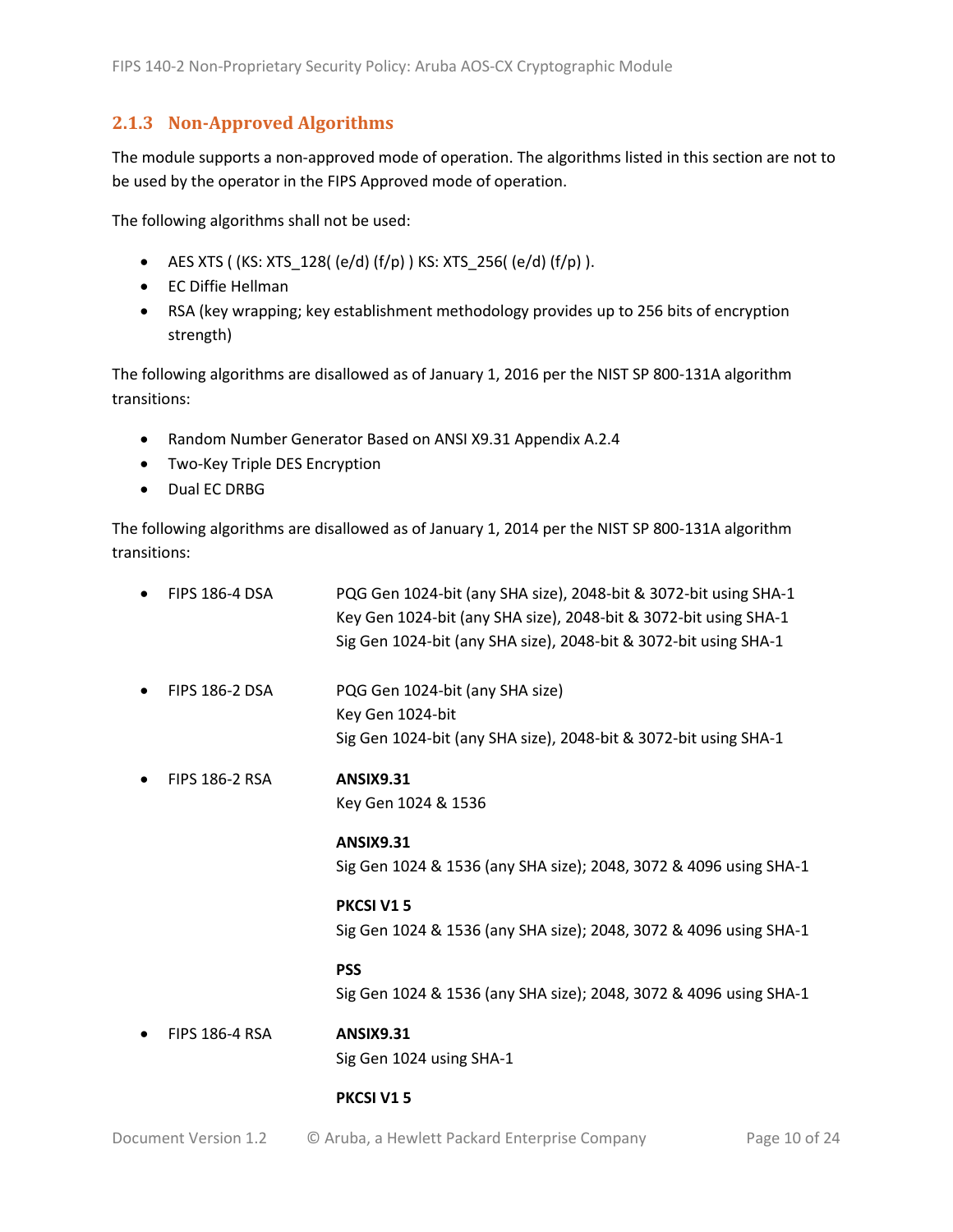Sig Gen 1024 using SHA-1 **PSS** Sig Gen 1024 using SHA-1 • FIPS 186-2 ECDSA **Key Pair Generation: Curves** P-192, K-163 & B-163 **Sig Gen Curves** All P, K & B • FIPS 186-4 ECDSA **Key Pair Generation: Curves** P-192, K-163 & B-163 **Sig Gen Curves** P-224, P-256, P-384, P-521, K-233, K-283, K-409, K-571, B-233, B-283, B-409 & B-571) (using SHA-1) P-192-, K-163 & B-163 (any SHA size)

• CVL (ECC CDH KAS)

The following algorithms are disallowed as of September 1, 2020 per the FIPS 186-2 transitions:

- FIPS 186-2 RSA (X9.31, PKCS #1.5, PSS)
	- o **ANSIX9.31**
		- Key Gen: 2048-bit, 3072-bit & 4096-bit
		- Sig Gen: 2048-bit, 3072-bit (any SHA size)
		- Sig Gen: 4096-bit using SHA-1

#### o **PKCS1 V1 5**

- Sig Gen: 2048-bit, 3072-bit (any SHA size)
- Sig Gen: 4096-bit using SHA-1
- o **PSS**
	- Sig Gen: 2048-bit, 3072-bit (any SHA size)
	- Sig Gen: 4096-bit using SHA-1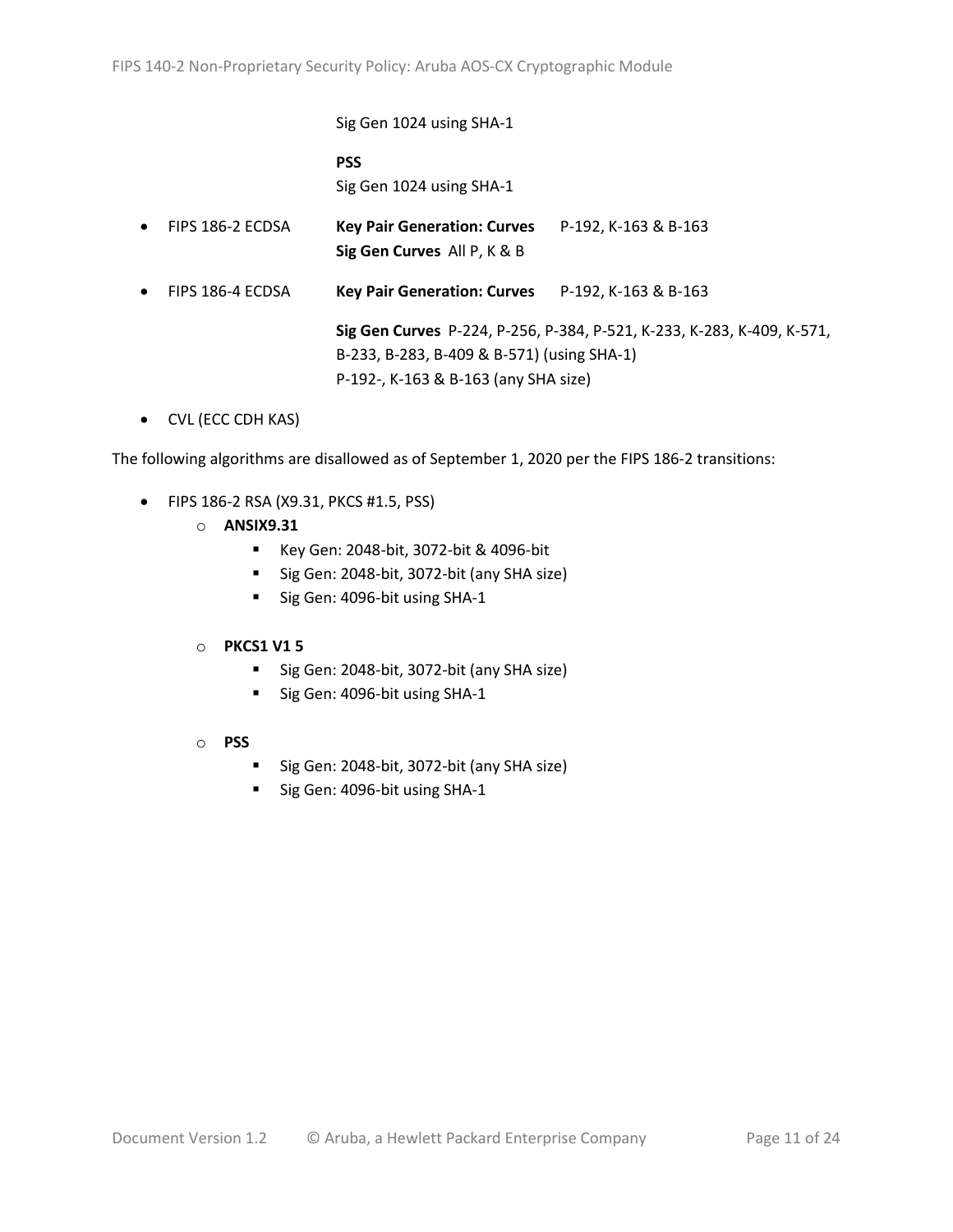## <span id="page-11-0"></span>**2.2 Module Interfaces**



The figure below shows the module's physical and logical block diagram:



The interfaces (ports) for the physical boundary include the computer keyboard port, mouse port, network port, USB ports, display and power plug. When operational, the module does not transmit any information across these physical ports because it is a software cryptographic module. Therefore, the module's interfaces are purely logical and are provided through the Application Programming Interface (API) that a calling daemon can operate. The logical interfaces expose services that applications directly call, and the API provides functions that may be called by a referencing application (see Section 2.3 – Roles, Services, and Authentication for the list of available functions). The module distinguishes between logical interfaces by logically separating the information according to the defined API.

The API provided by the module is mapped onto the FIPS 140-2 logical interfaces: data input, data output, control input, and status output. Each of the FIPS 140-2 logical interfaces relates to the module's callable interface, as follows: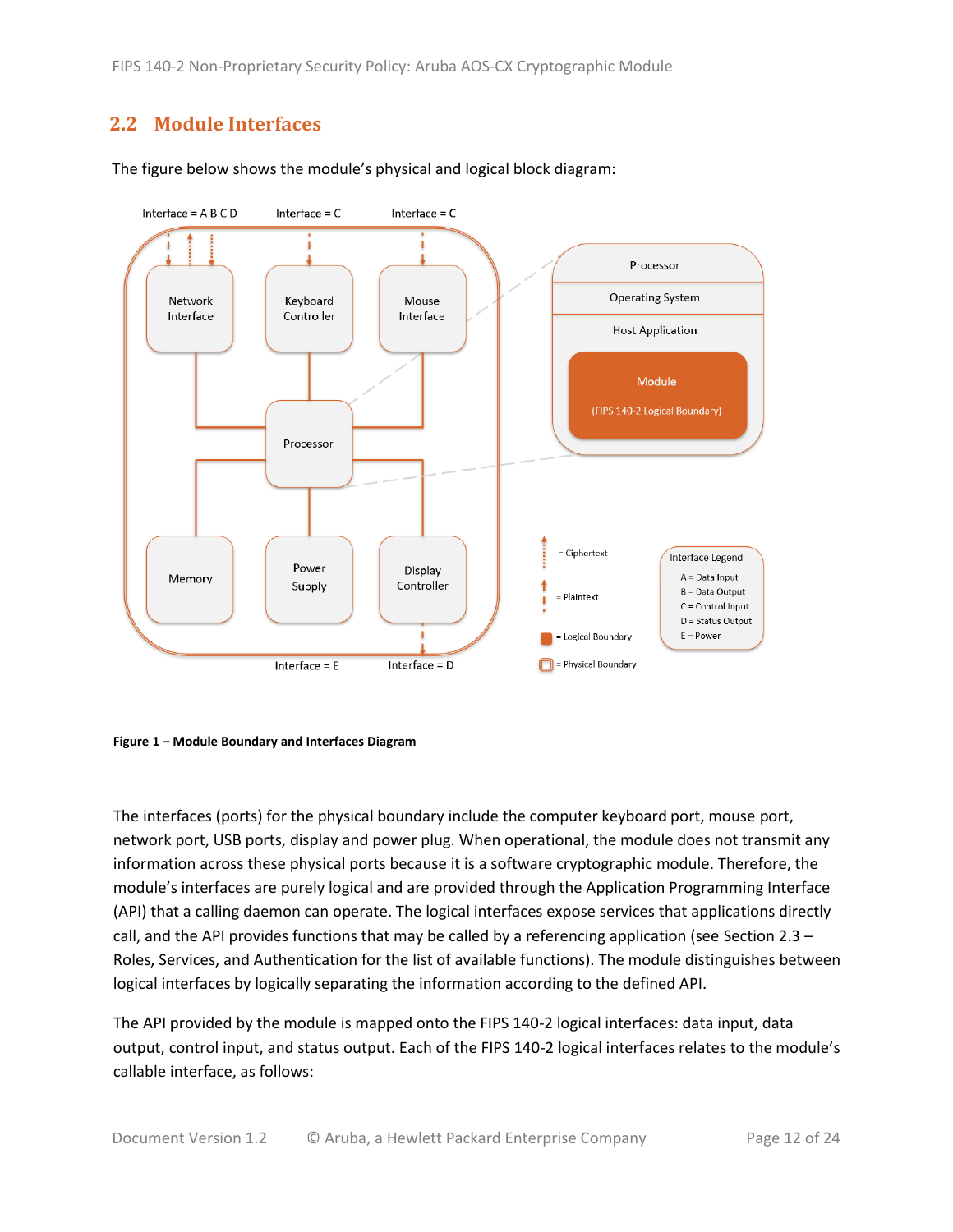| <b>FIPS 140-2 Interface</b> | <b>Logical Interface</b>          | <b>Module Physical Interface</b> |
|-----------------------------|-----------------------------------|----------------------------------|
| Data Input                  | Input parameters of API function  | Network Interface                |
|                             | calls                             |                                  |
| Data Output                 | Output parameters of API function | Network Interface                |
|                             | calls                             |                                  |
| Control Input               | API function calls                | Keyboard Interface, Mouse        |
|                             |                                   | Interface                        |
| <b>Status Output</b>        | For FIPS mode, function calls     | Display Controller               |
|                             | returning status information and  |                                  |
|                             | return codes provided by API      |                                  |
|                             | function calls.                   |                                  |
| Power                       | None                              | Power Supply                     |

**Table 4 – Logical Interface / Physical Interface Mapping**

As shown in Figure 1 – Module Boundary and Interfaces Diagram and Table 5 – Module Services, Roles, [and Descriptions,](#page-13-3) the output data path is provided by the data interfaces and is logically disconnected from processes performing key generation or zeroization. No key information will be output through the data output interface when the module zeroizes keys.

# <span id="page-12-0"></span>**2.3 Roles, Services, and Authentication**

The module supports a Crypto Officer and a User role. The module does not support a Maintenance role. The User and Crypto-Officer roles are implicitly assumed by the entity accessing services implemented by the Module.

#### <span id="page-12-1"></span>**2.3.1 Operator Services and Descriptions**

The module supports services that are available to users in the various roles. All of the services are described in detail in the module's user documentation. The following table shows the services available to the various roles and the access to cryptographic keys and CSPs resulting from services:

| <b>Service</b>           | <b>Roles</b>   | <b>CSP / Algorithm</b>                  | <b>Permission</b>  |
|--------------------------|----------------|-----------------------------------------|--------------------|
| Module initialization    | Crypto         | None                                    | CO:                |
|                          | <b>Officer</b> |                                         | execute            |
|                          |                |                                         |                    |
| Symmetric                | User           | AES Key, Triple-DES Key                 | User:              |
| encryption/decryption    |                |                                         | read/write/execute |
| Digital signature        | User           | RSA Private Key, DSA Private Key, ECDSA | User:              |
| generation               |                | Private Key                             | read/write/execute |
| <b>Digital Signature</b> | User           | RSA Public Key, DSA Public Key, ECDSA   | User:              |
| verification             |                | Public Key                              | read/write/execute |
| Symmetric key            | User           | AES Key, Triple-DES Key                 | User:              |
| generation               |                |                                         | read/write/execute |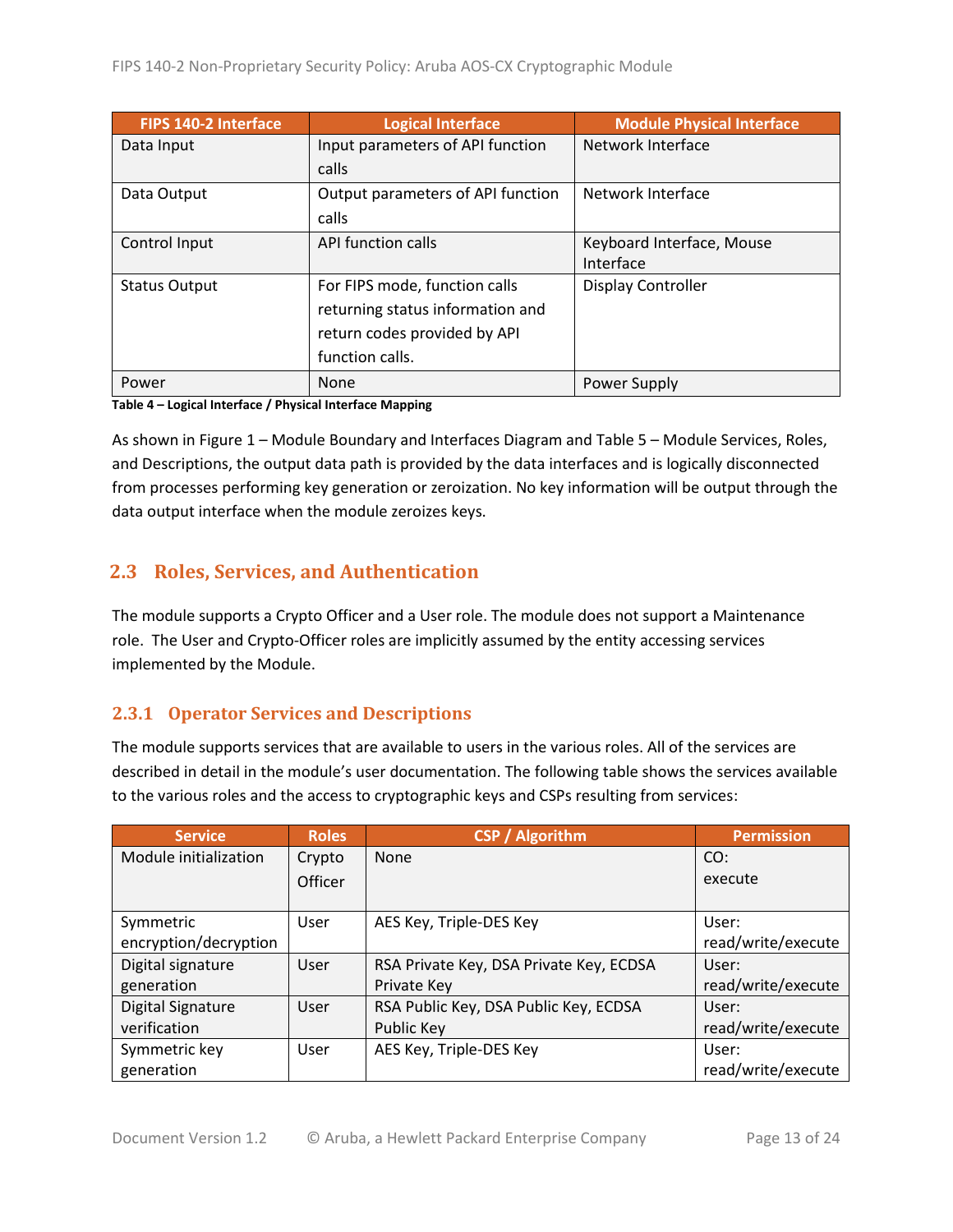| <b>Service</b>       | <b>Roles</b> | <b>CSP</b> / Algorithm                 | <b>Permission</b>  |
|----------------------|--------------|----------------------------------------|--------------------|
| Asymmetric key       | <b>User</b>  | DSA Private Key, ECDSA Private Key     | User:              |
| generation           |              |                                        | read/write/execute |
| Keyed Hash (HMAC)    | User         | <b>HMAC Key</b>                        | User:              |
|                      |              | HMAC SHA-1, HMAC SHA-224, HMAC SHA-    | read/write/execute |
|                      |              | 256, HMAC SHA-384, HMAC SHA-512        |                    |
| Message digest (SHS) | User         | SHA-1, SHA-224, SHA-256, SHA-384, SHA- | User:              |
|                      |              | 512                                    | read/write/execute |
| Random number        | <b>User</b>  | DRBG Internal State, DRBG Entropy      | User:              |
| generation           |              |                                        | read/write/execute |
| Show status          | Crypto       | <b>None</b>                            | User and CO:       |
|                      | Officer      |                                        | execute            |
|                      | User         |                                        |                    |
| Self test            | <b>User</b>  | None                                   | User:              |
|                      |              |                                        | read/execute       |
| Zeroize              | Crypto       | All CSPs                               | CO:                |
|                      | Officer      |                                        | read/write/execute |
|                      | <b>User</b>  |                                        |                    |

<span id="page-13-3"></span>**Table 5 – Module Services, Roles, and Descriptions** 

The operator is required to review the sections *Approved Cryptographic Algorithms*, *Non-Approved but Allowed Cryptographic Algorithms*, *Non-Approved Cryptographic Algorithms*, and *Guidance and Secure Operation* to ensure only approved algorithms are used.

#### <span id="page-13-0"></span>**2.3.2 Operator Authentication**

As required by FIPS 140-2, there are two roles (a Crypto Officer role and User role) in the module that operators may assume. As allowed by Level 1, the module does not support authentication to access services. As such, there are no applicable authentication policies. Access control policies are implicitly defined by the services available to the roles as specified in Table 5 – Module Services, Roles, and Descriptions.

## <span id="page-13-1"></span>**2.4 Physical Security**

This section of requirements does not apply to this module. The module is a software-only module and does not implement any physical security mechanisms.

## <span id="page-13-2"></span>**2.5 Operational Environment**

The module operates on a general purpose computer (GPC) running a general purpose operating system (GPOS). For FIPS purposes, the module is running on this operating system in single user mode and does not require any additional configuration to meet the FIPS requirements.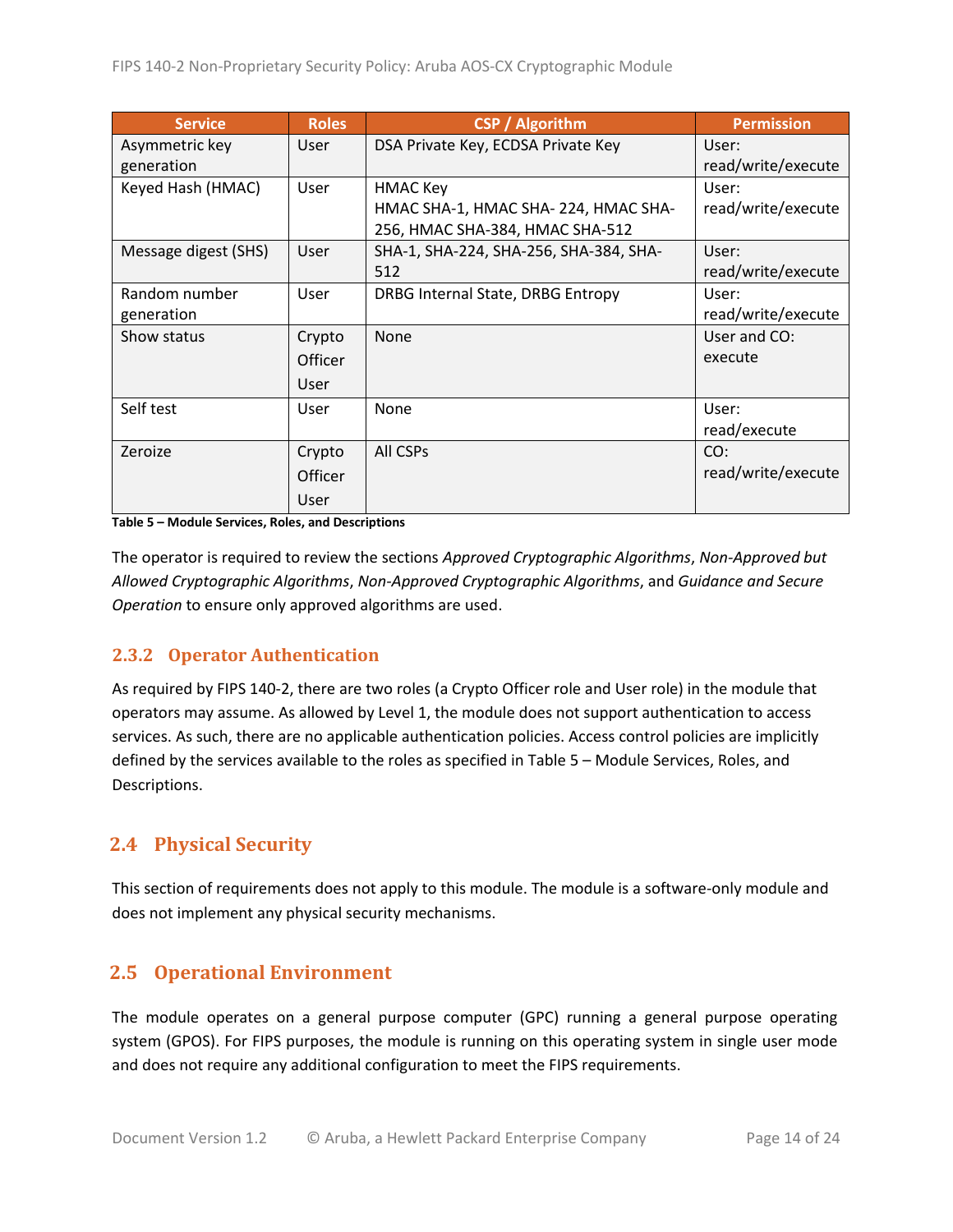#### The module was tested on the following platform:

• ArubaOS-CX 10.06 running on an Aruba CX 6400 with a NXP 1046A quad core 64-bit ARM Cortex A72

The cryptographic module is also supported on the following operating environments for which operational testing and algorithm testing was not performed:

- ArubaOS-CX 10.xx running on:
	- o 6200: NXP 1046A quad core 64-bit ARM Cortex A72
	- o 6300: NXP 1046A quad core 64-bit ARM Cortex A72
	- o 8320: Intel Atom Rangeley C2538 64-bit
	- o 8325: Intel Broadwell DE-1518 64-bit
	- o 8360: NXP 1046A quad core 64-bit ARM Cortex A72
	- o 8400: Intel Xeon Broadwell D-1527 64-bit @ 2.20GHz
	- o 10000: Intel Xeon Hewitt Lake D-1637 64-bit

Compliance is maintained for other versions of the respective operating system family where the binary is unchanged. No claim can be made as to the correct operation of the module or the security strengths of the generated keys when ported to an operational environment which is not listed on the validation certificate.

The GPC(s) used during testing met Federal Communications Commission (FCC) FCC Electromagnetic Interference (EMI) and Electromagnetic Compatibility (EMC) requirements for business use as defined by 47 Code of Federal Regulations, Part15, Subpart B. FIPS 140-2 validation compliance is maintained when the module is operated on other versions of the GPOS running in single user mode, assuming that the requirements outlined in NIST IG G.5 are met.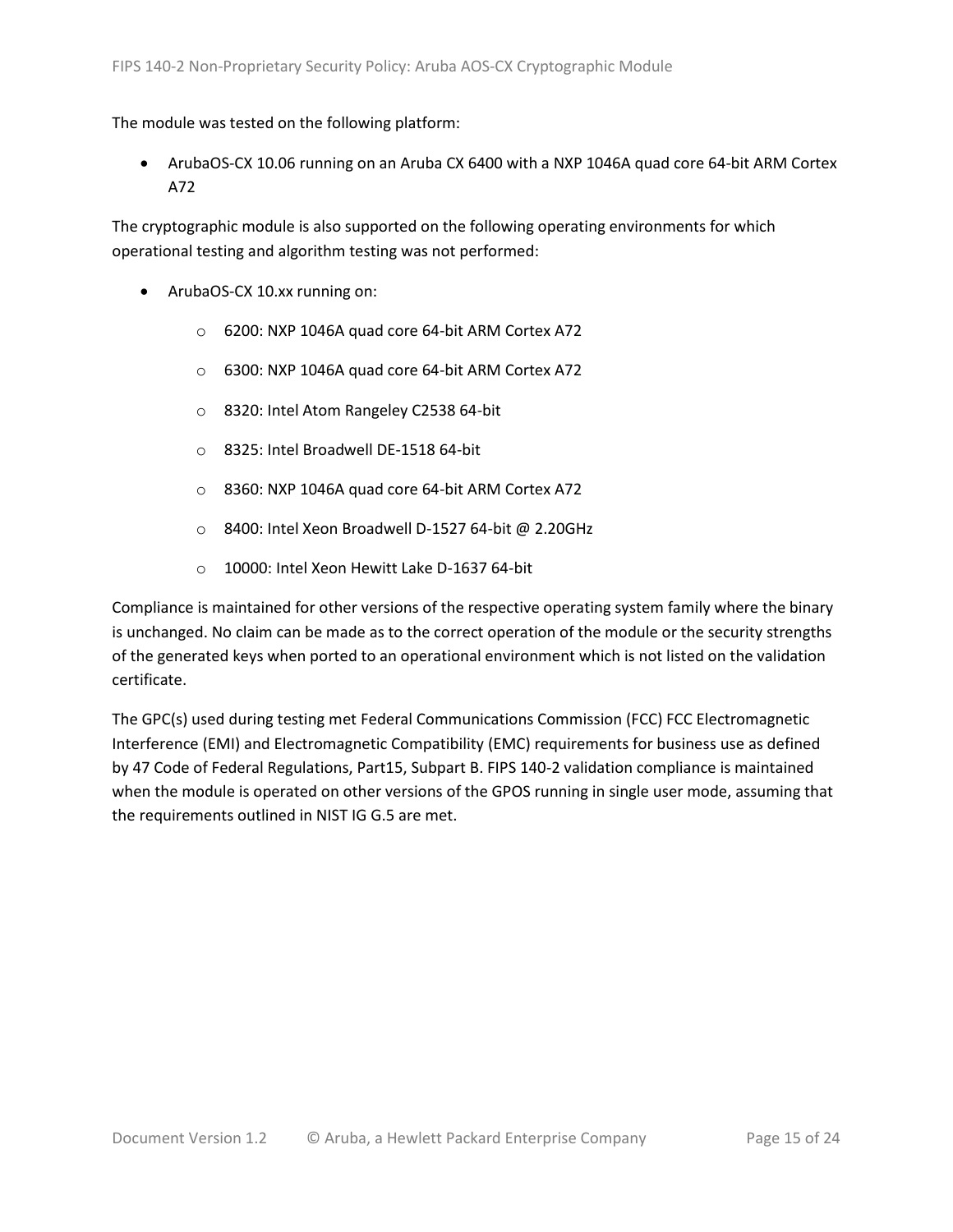# <span id="page-15-0"></span>**2.6 Cryptographic Key Management**

| <b>Keys and CSPs</b> | <b>Storage</b><br><b>Locations</b> | <b>Storage</b><br><b>Method</b> | <b>Input</b><br><b>Method</b> | <b>Output</b><br><b>Method</b> | <b>Zeroization</b> | <b>Access</b> |
|----------------------|------------------------------------|---------------------------------|-------------------------------|--------------------------------|--------------------|---------------|
| AES Key (128,        | <b>RAM</b>                         | Plaintext                       | API call                      | None                           | power cycle        | CO: RWD       |
| 192, 256 bits)       |                                    |                                 | parameter                     |                                | cleanse()          |               |
|                      |                                    |                                 |                               |                                |                    | U: RWD        |
| Encrypt/Decrypt      |                                    |                                 |                               |                                |                    |               |
| operations           |                                    |                                 |                               |                                |                    |               |
| Used to generate     |                                    |                                 |                               |                                |                    |               |
| and verify MACs      |                                    |                                 |                               |                                |                    |               |
| with AES as part     |                                    |                                 |                               |                                |                    |               |
| of the CMAC          |                                    |                                 |                               |                                |                    |               |
| algorithm.           |                                    |                                 |                               |                                |                    |               |
| Triple-DES Key       | <b>RAM</b>                         | Plaintext                       | API call                      | None                           | power cycle        | CO: RWD       |
| (168 bits)           |                                    |                                 | parameter                     |                                | cleanse()          |               |
|                      |                                    |                                 |                               |                                |                    | U: RWD        |
| Used for             |                                    |                                 |                               |                                |                    |               |
| Encrypt/Decrypt      |                                    |                                 |                               |                                |                    |               |
| operations.          |                                    |                                 |                               |                                |                    |               |
| Used for             |                                    |                                 |                               |                                |                    |               |
| generating and       |                                    |                                 |                               |                                |                    |               |
| verifying MACs       |                                    |                                 |                               |                                |                    |               |
| with Triple-DES      |                                    |                                 |                               |                                |                    |               |
| as part of the       |                                    |                                 |                               |                                |                    |               |
| CMAC algorithm.      |                                    |                                 |                               |                                |                    |               |
| RSA Public Key       | <b>RAM</b>                         | Plaintext                       | API call                      | API call                       | power cycle        | CO: RWD       |
| (1024, 1536,         |                                    |                                 | parameter                     | parameter                      | cleanse()          |               |
| 2048, 3072, 4096     |                                    |                                 |                               |                                |                    | U: RWD        |
| bits)                |                                    |                                 |                               |                                |                    |               |
|                      |                                    |                                 |                               |                                |                    |               |
| <b>RSA</b>           |                                    |                                 |                               |                                |                    |               |
| public/private       |                                    |                                 |                               |                                |                    |               |
| keys used to sign    |                                    |                                 |                               |                                |                    |               |
| and verify data.     |                                    |                                 |                               |                                |                    |               |
| RSA Private Key      | <b>RAM</b>                         | Plaintext                       | API call                      | API call                       | power cycle        | CO: RWD       |
| (2048, 3072,         |                                    |                                 | parameter                     | parameter                      | cleanse()          |               |
| 4096 bits)           |                                    |                                 |                               |                                |                    | U: RWD        |
|                      |                                    |                                 |                               |                                |                    |               |
| <b>RSA</b>           |                                    |                                 |                               |                                |                    |               |
| public/private       |                                    |                                 |                               |                                |                    |               |
| keys used to sign    |                                    |                                 |                               |                                |                    |               |
| and verify data.     |                                    |                                 |                               |                                |                    |               |

The table below provides a complete list of Critical Security Parameters used within the module: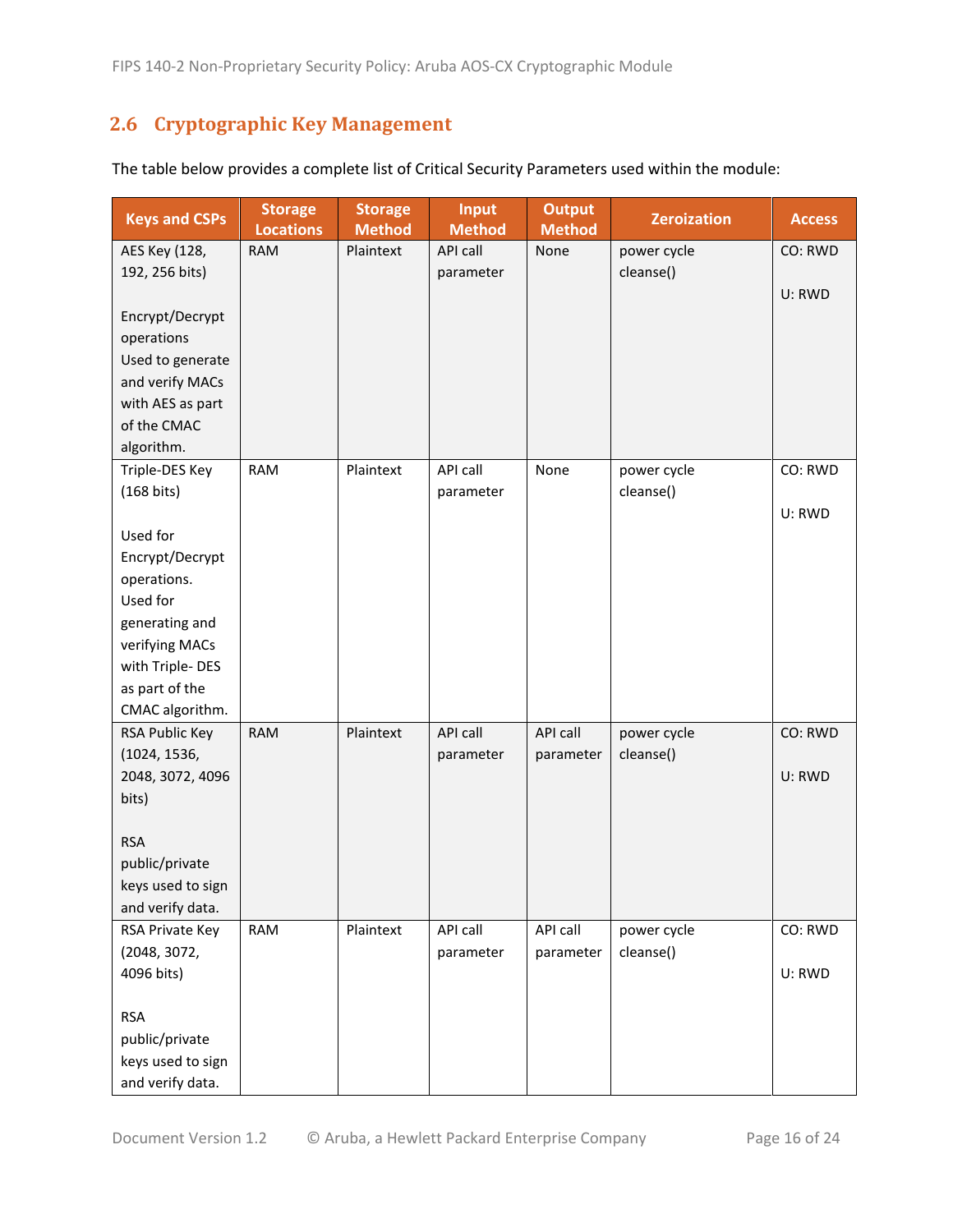| <b>Keys and CSPs</b> | <b>Storage</b><br><b>Locations</b> | <b>Storage</b><br><b>Method</b> | <b>Input</b><br><b>Method</b> | <b>Output</b><br><b>Method</b> | <b>Zeroization</b> | <b>Access</b> |
|----------------------|------------------------------------|---------------------------------|-------------------------------|--------------------------------|--------------------|---------------|
| DSA Public Key       | <b>RAM</b>                         | Plaintext                       | API call                      | <b>API call</b>                | power cycle        | CO: RWD       |
| (1024, 2048, and     |                                    |                                 | parameter                     | parameter                      | cleanse()          |               |
| 3072 bits)           |                                    |                                 |                               |                                |                    | U: RWD        |
|                      |                                    |                                 |                               |                                |                    |               |
| <b>DSA</b>           |                                    |                                 |                               |                                |                    |               |
| public/private       |                                    |                                 |                               |                                |                    |               |
| keys used to sign    |                                    |                                 |                               |                                |                    |               |
| and verify data.     |                                    |                                 |                               |                                |                    |               |
| DSA Private Key      | <b>RAM</b>                         | Plaintext                       | API call                      | API call                       | power cycle        | CO: RWD       |
| (2048, and 3072      |                                    |                                 | parameter                     | parameter                      | cleanse()          |               |
| bits)                |                                    |                                 |                               |                                |                    | U: RWD        |
|                      |                                    |                                 |                               |                                |                    |               |
| <b>DSA</b>           |                                    |                                 |                               |                                |                    |               |
| public/private       |                                    |                                 |                               |                                |                    |               |
| keys used to sign    |                                    |                                 |                               |                                |                    |               |
| and verify data.     |                                    |                                 |                               |                                |                    |               |
| HMAC Key (≥ 112      | <b>RAM</b>                         | Plaintext                       | <b>API call</b>               | API call                       | power cycle        | CO: RWD       |
| bits)                |                                    |                                 | parameter                     | parameter                      | cleanse()          |               |
|                      |                                    |                                 |                               |                                |                    | U: RWD        |
| HMAC keys used       |                                    |                                 |                               |                                |                    |               |
| to generate and      |                                    |                                 |                               |                                |                    |               |
| verify MACs on       |                                    |                                 |                               |                                |                    |               |
| data.                |                                    |                                 |                               |                                |                    |               |
| Integrity Key        | Module                             | Plaintext                       | None                          | None                           | None               | CO: RWD       |
|                      | Binary                             |                                 |                               |                                |                    |               |
|                      |                                    |                                 |                               |                                |                    | U: RWD        |
| <b>ECDSA Private</b> | <b>RAM</b>                         | Plaintext                       | API call                      | API call                       | power cycle        | CO: RWD       |
| Key (PKG: Curves     |                                    |                                 | parameter                     | parameter                      | cleanse()          |               |
| (P-224, P-256, P-    |                                    |                                 |                               |                                |                    | U: RWD        |
| 384, P-521, K-       |                                    |                                 |                               |                                |                    |               |
| 233, K-283, K-       |                                    |                                 |                               |                                |                    |               |
| 409, K-571, B-       |                                    |                                 |                               |                                |                    |               |
| 233, B-283, B-       |                                    |                                 |                               |                                |                    |               |
| 409 & B-571)         |                                    |                                 |                               |                                |                    |               |
| PKV: Curves All      |                                    |                                 |                               |                                |                    |               |
| P, K & B)            |                                    |                                 |                               |                                |                    |               |
|                      |                                    |                                 |                               |                                |                    |               |
| <b>ECDSA</b> keys    |                                    |                                 |                               |                                |                    |               |
| public/private       |                                    |                                 |                               |                                |                    |               |
| keys used to sign    |                                    |                                 |                               |                                |                    |               |
| and verify data.     |                                    |                                 |                               |                                |                    |               |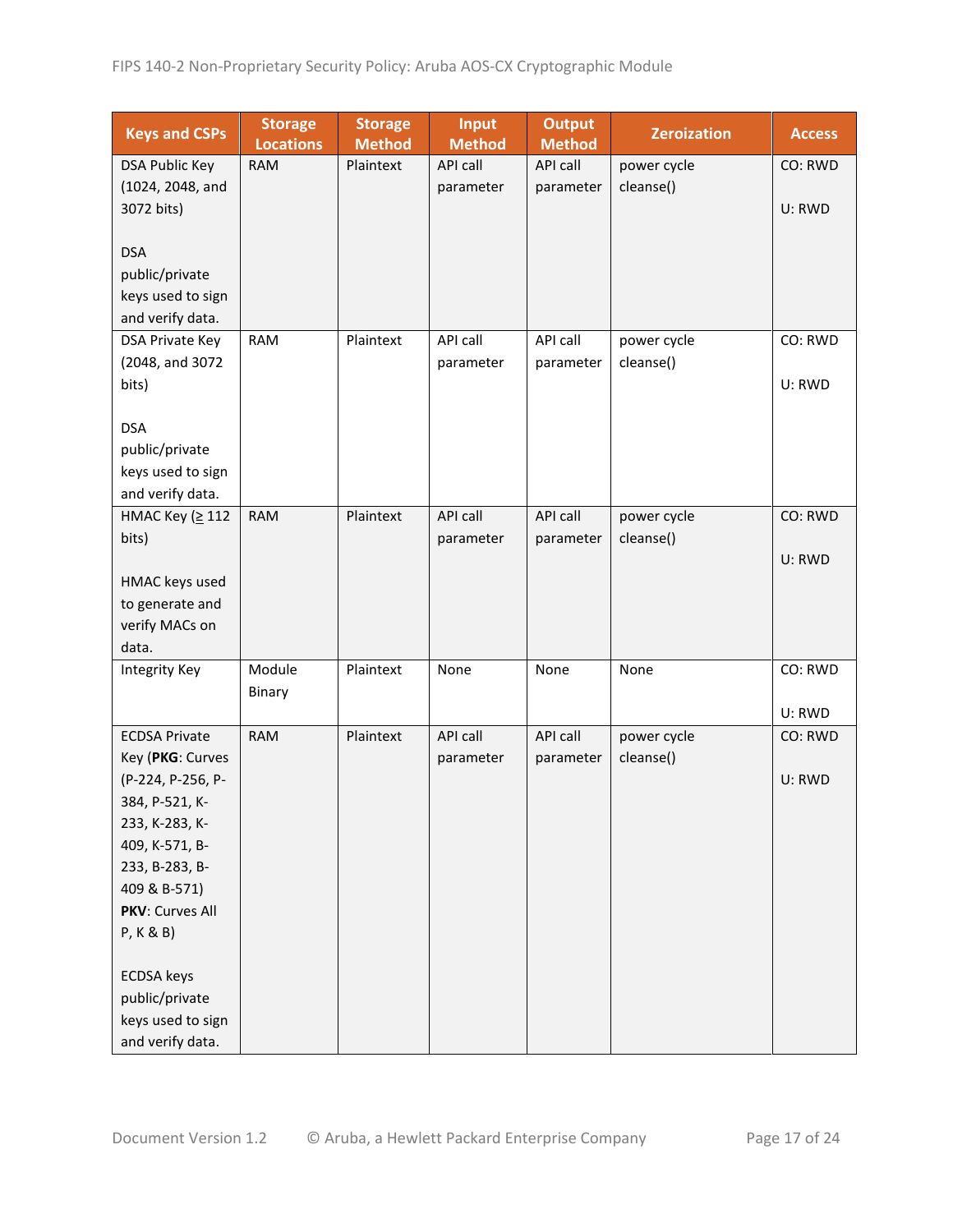| <b>Keys and CSPs</b>    | <b>Storage</b><br><b>Locations</b> | <b>Storage</b><br><b>Method</b> | <b>Input</b><br><b>Method</b> | <b>Output</b><br><b>Method</b> | <b>Zeroization</b> | <b>Access</b> |
|-------------------------|------------------------------------|---------------------------------|-------------------------------|--------------------------------|--------------------|---------------|
| <b>ECDSA Public Key</b> | <b>RAM</b>                         | Plaintext                       | API call                      | API call                       | power cycle        | CO: RWD       |
| (PKG: Curves (P-        |                                    |                                 | parameter                     | parameter                      | cleanse()          |               |
| 224, P-256, P-          |                                    |                                 |                               |                                |                    | U: RWD        |
| 384, P-521, K-          |                                    |                                 |                               |                                |                    |               |
| 233, K-283, K-          |                                    |                                 |                               |                                |                    |               |
| 409, K-571, B-          |                                    |                                 |                               |                                |                    |               |
| 233, B-283, B-          |                                    |                                 |                               |                                |                    |               |
| 409 & B-571)            |                                    |                                 |                               |                                |                    |               |
| PKV: Curves All         |                                    |                                 |                               |                                |                    |               |
| P, K & B)               |                                    |                                 |                               |                                |                    |               |
|                         |                                    |                                 |                               |                                |                    |               |
| <b>ECDSA</b> keys       |                                    |                                 |                               |                                |                    |               |
| public/private          |                                    |                                 |                               |                                |                    |               |
| keys used to sign       |                                    |                                 |                               |                                |                    |               |
| and verify data.        |                                    |                                 |                               |                                |                    |               |
| <b>DRBG Internal</b>    | <b>RAM</b>                         | Plaintext                       | None                          | None                           | power cycle        | CO: RWD       |
| state (V,C, Key         |                                    |                                 |                               |                                | cleanse()          |               |
| value)                  |                                    |                                 |                               |                                |                    | U: RWD        |
| V and key are           |                                    |                                 |                               |                                |                    |               |
| used as part of         |                                    |                                 |                               |                                |                    |               |
| <b>HMAC and CTR</b>     |                                    |                                 |                               |                                |                    |               |
| DRBG process. V         |                                    |                                 |                               |                                |                    |               |
| and C are used as       |                                    |                                 |                               |                                |                    |               |
| part of HASH            |                                    |                                 |                               |                                |                    |               |
| DRBG process.           |                                    |                                 |                               |                                |                    |               |
| <b>DRBG Entropy</b>     | <b>RAM</b>                         | Plaintext                       | API call                      | None                           | power cycle        | CO: RWD       |
|                         |                                    |                                 | parameter                     |                                | cleanse()          |               |
| Entropy input           |                                    |                                 |                               |                                |                    | U: RWD        |
| strings used as         |                                    |                                 |                               |                                |                    |               |
| part of the DRBG        |                                    |                                 |                               |                                |                    |               |
| process.                |                                    |                                 |                               |                                |                    |               |

 $R = Read \tW = Write \tD = Delete$ 

#### **Table 6 – Module Keys/CSPs**

*Please note that keys can be generated by the module for the services that require those keys, but the keys will always be input via an API call.*

The application that uses the module is responsible for appropriate destruction and zeroization of the key material. The module provides functions for key allocation and destruction which overwrite the memory that is occupied by the key information with zeros before it is deallocated.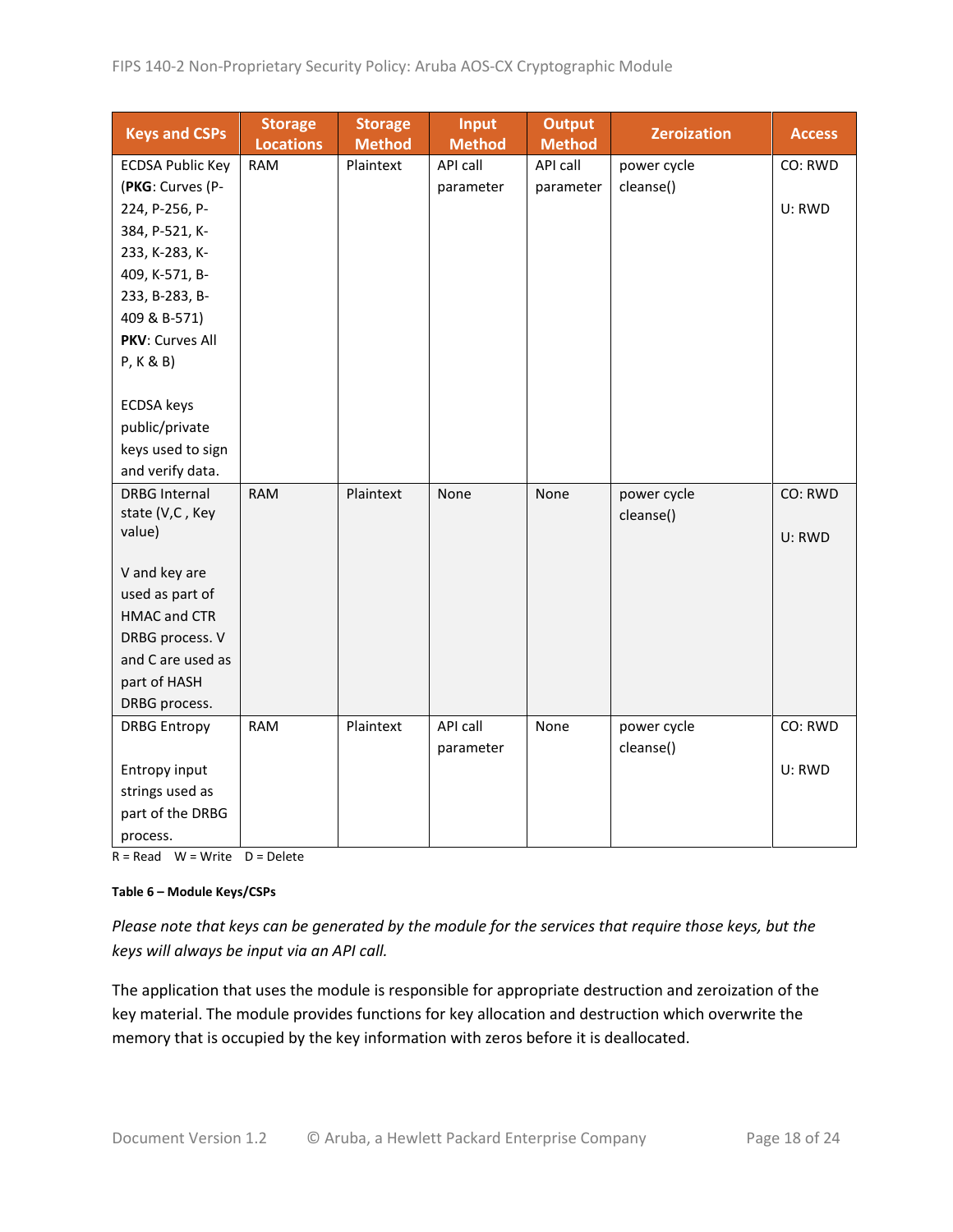#### <span id="page-18-0"></span>**2.6.1 Random Number Generation**

The module uses SP800-90A DRBGs for creation of asymmetric and symmetric keys.

The module accepts input from entropy sources external to the cryptographic boundary for use as seed material for the module's Approved DRBGs. The calling application of the module shall use entropy sources that meet the security strength required for the random bit generation mechanism as shown in NIST Special Publication 800-90A Table 2 (Hash\_DRBG, HMAC\_DRBG) and Table 3 (CTR\_DRBG). At a minimum, the entropy source shall provide at least 128-bits of entropy to the DRBG.

The module performs continual tests on the random numbers it uses to ensure that the seed input to the Approved DRBGs do not have the same value. The module also performs continual tests on the output of the Approved DRBGs to ensure that consecutive random numbers do not repeat.

In accordance with FIPS 140-2 IG D.12, the cryptographic module performs Cryptographic Key Generation (CKG) for asymmetric keys as per NIST SP 800-133rev2 (vendor affirmed). The resulting symmetric key or asymmetric seed is an unmodified output from a DRBG.

The AES GCM IV generation is in compliance with the RFC5288 and RFC5289 and shall only be used for the TLS protocol version 1.2 to be compliant with [FIPS140-2 IG] IG A.5, provision 1 ("TLS protocol IV generation"); thus, the module is compliant with [SP800-52].

# <span id="page-18-1"></span>**2.6.2 Key/Critical Security Parameter (CSP) Authorized Access and Use by Role and Service/Function**

An authorized application as user (the User role) has access to all key data generated during the operation of the module.

#### <span id="page-18-2"></span>**2.6.3 Key/CSP Storage**

Public and private keys are provided to the module by the calling process and are destroyed when released by the appropriate API function calls or during power cycle. The module does not perform persistent storage of keys.

#### <span id="page-18-3"></span>**2.6.4 Key/CSP Zeroization**

The application is responsible for calling the appropriate destruction functions from the API. The destruction functions then overwrite the memory occupied by keys with zeros and deallocates the memory. This occurs during process termination / power cycle. Keys are immediately zeroized upon deallocation, which sufficiently protects the CSPs from compromise.

#### <span id="page-18-4"></span>**2.7 Self-Tests**

FIPS 140-2 requires that the module perform self tests to ensure the integrity of the module and the correctness of the cryptographic functionality at start up. In addition, some functions require continuous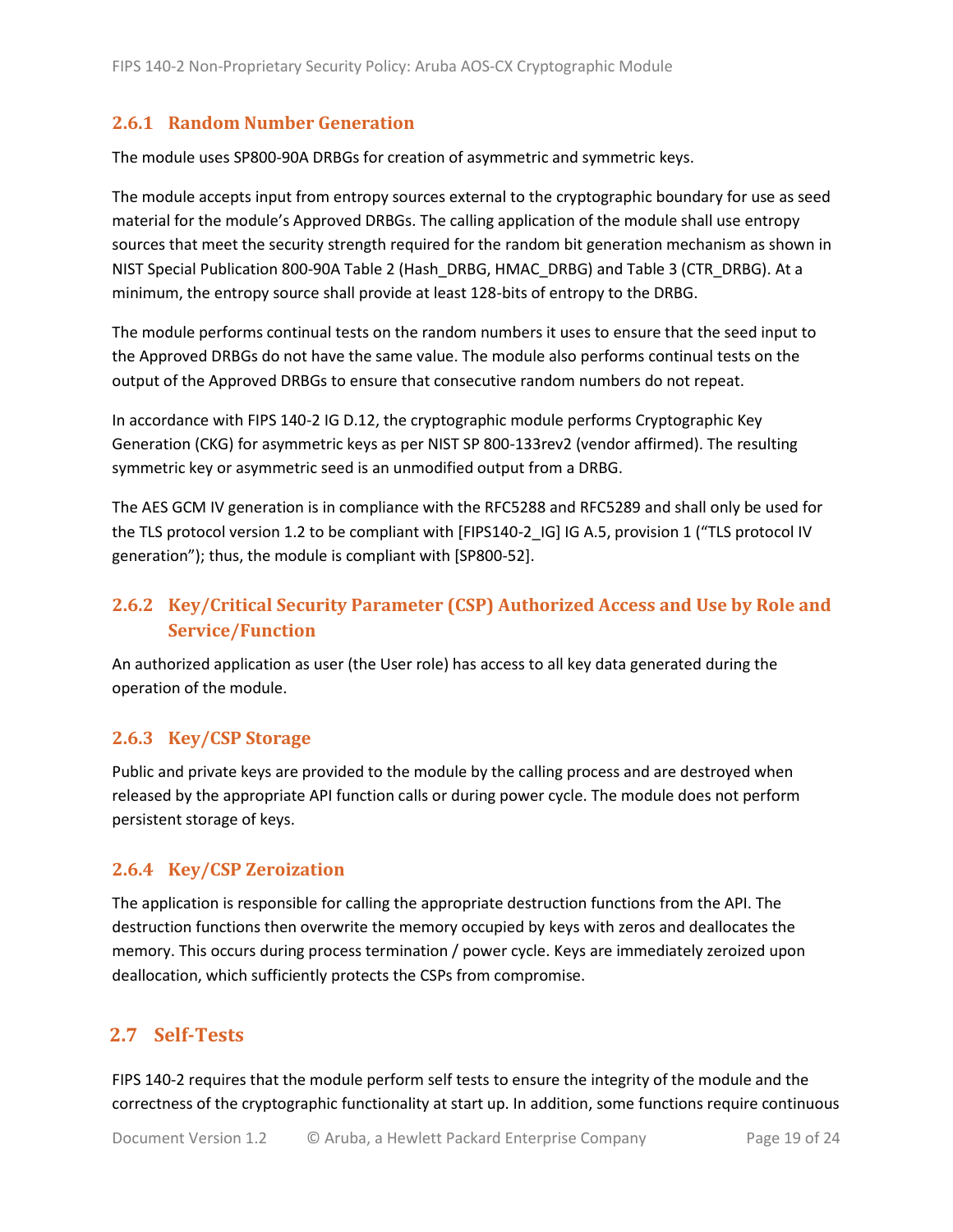verification of function, such as the random number generator. All of these tests are listed and described in this section. In the event of a self-test error, the module will log the error and will halt. The module must be initialized into memory to resume function.

The following sections discuss the module's self-tests in more detail.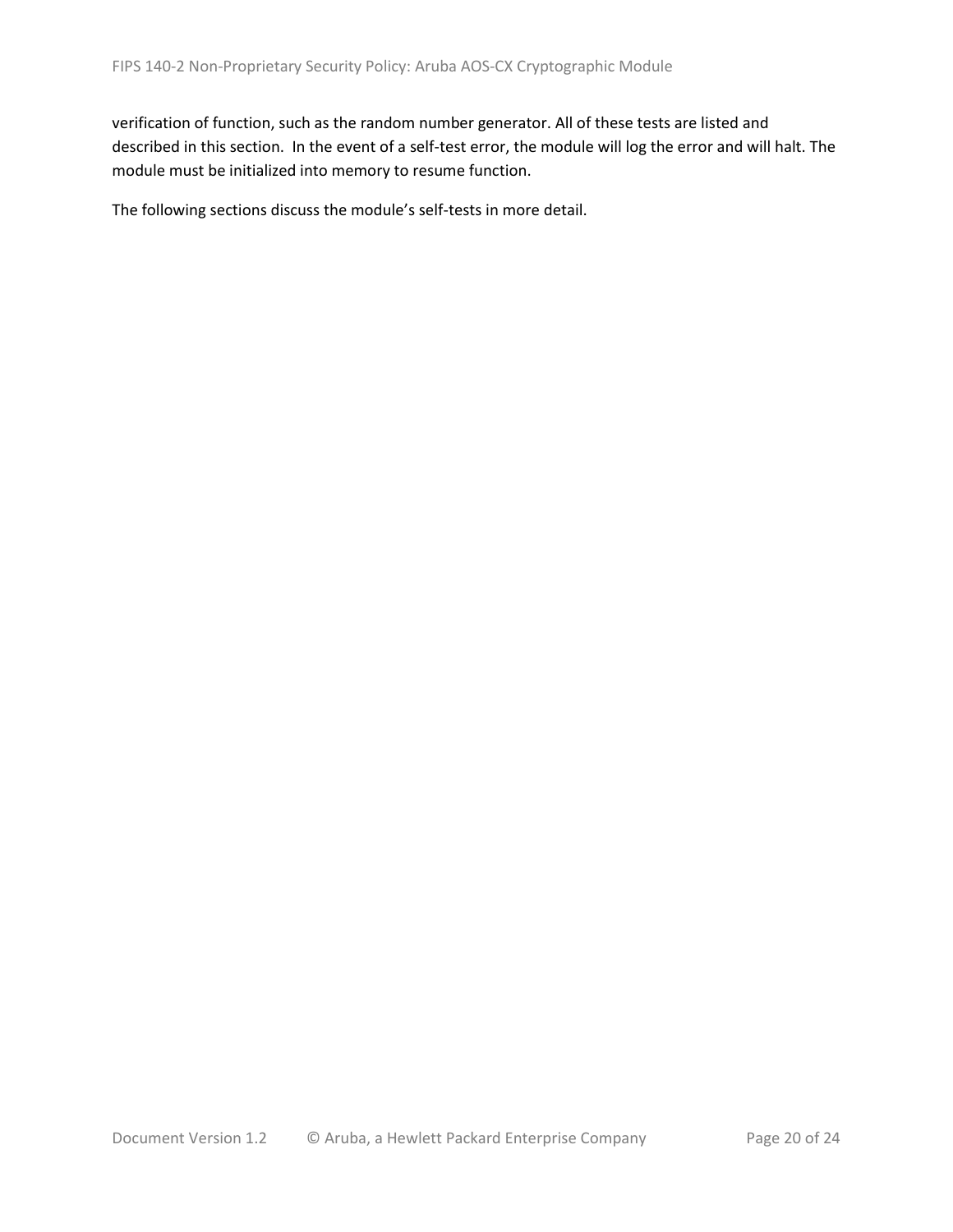### <span id="page-20-0"></span>**2.7.1 Power-On Self-Tests**

Power-on self-tests are executed automatically when the module is loaded into memory. The module verifies the integrity of the runtime executable using a HMAC-SHA1 digest computed at build time. If the fingerprints match, the power-up self-tests are then performed. If the power-up self-tests are successful, a flag is set to indicate the module is in FIPS mode (the operator is still required to follow the guidance in Section 3 to ensure the module is running in FIPS-approved mode of operation).

| <b>TYPE</b>                     | <b>DETAIL</b>                                            |  |  |  |  |
|---------------------------------|----------------------------------------------------------|--|--|--|--|
| Software Integrity Check        | HMAC-SHA1 on all module components                       |  |  |  |  |
| Known Answer Tests <sup>1</sup> | AES ECB mode encrypt/decrypt 128-bit key length<br>٠     |  |  |  |  |
|                                 | AES CCM mode encrypt/decrypt 192-bit key length          |  |  |  |  |
|                                 | AES GCM mode encrypt/decrypt 256-bit key length          |  |  |  |  |
|                                 | AES CMAC CBC mode, encrypt/decrypt with 128,             |  |  |  |  |
|                                 | 192, 256-bit key lengths                                 |  |  |  |  |
|                                 | $SHA-1$                                                  |  |  |  |  |
|                                 | HMAC-SHA1                                                |  |  |  |  |
|                                 | HMAC-SHA224                                              |  |  |  |  |
|                                 | HMAC-SHA256                                              |  |  |  |  |
|                                 | HMAC-SHA384                                              |  |  |  |  |
|                                 | HMAC-SHA512                                              |  |  |  |  |
|                                 | RSA sign/verify using 2048 bit key, SHA-256, PKCS#1      |  |  |  |  |
|                                 | SP 800-90A DRBG (Hash_DRBG, HMAC_DRBG,                   |  |  |  |  |
|                                 | CTR_DRBG)                                                |  |  |  |  |
|                                 | Triple-DES ECB mode encrypt/decrypt 3-key                |  |  |  |  |
|                                 | Triple-DES CMAC CBC mode generate/verify 3-key<br>٠      |  |  |  |  |
| Pair-wise Consistency Tests     | DSA sign/verify using 2048 bit key, SHA-384<br>$\bullet$ |  |  |  |  |
|                                 | ECDSA keygen/sign/verify using P-224, K-233 and          |  |  |  |  |
|                                 | <b>SHA512</b>                                            |  |  |  |  |
|                                 | RSA (legacy test)                                        |  |  |  |  |

**Table 7 – Power-On Self-Tests**

Input, output, and cryptographic functions cannot be performed while the Module is in a self-test or error state because the module is single-threaded and will not return to the calling application until the power-up self tests are complete. If the power-up self tests fail, subsequent calls to the module will also fail - thus no further cryptographic operations are possible.

The Module performs power-up self-tests automatically during loading of the module by making use of default entry point (DEP) and no operator intervention is required.

<sup>1</sup> Note that all SHA-X KATs are tested as part of the respective HMAC SHA-X KAT. SHA-1 is also tested independently.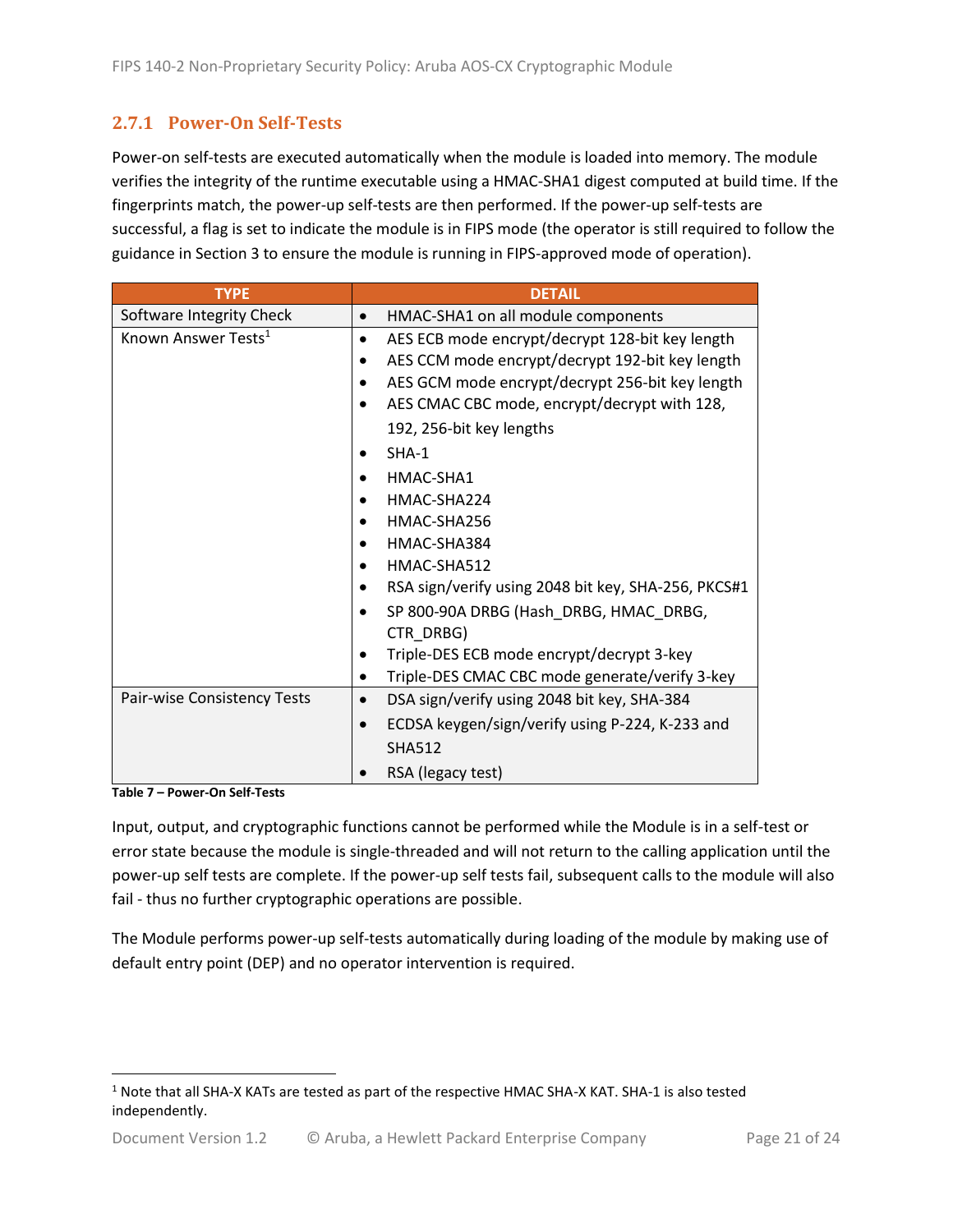### <span id="page-21-0"></span>**2.7.2 Conditional Self-Tests**

The module implements the following conditional self-tests upon key generation, or random number generation (respectively):

| <b>TYPE</b>                 | <b>DETAIL</b>                                                                                         |
|-----------------------------|-------------------------------------------------------------------------------------------------------|
| Pair-wise Consistency Tests | <b>DSA</b>                                                                                            |
|                             | RSA (legacy test not run in FIPS mode)                                                                |
|                             | <b>ECDSA</b>                                                                                          |
| <b>Continuous RNG Tests</b> | Performed on all Approved DRBGs, the non-<br>approved X9.31 RNG, and the non-approved<br>DUAL EC DRBG |
|                             | Please note the DRBG is Tested as required by [SP800-<br>90A] Section 11                              |

**Table 8 – Conditional Self-Tests**

## <span id="page-21-1"></span>**2.7.3 Cryptographic Function**

The module verifies the integrity of the runtime executable using a HMAC-SHA1 digest which is computed at build time. If this computed HMAC-SHA1 digest matches the stored, known digest, then the power-up self-test (consisting of the algorithm-specific Pairwise Consistency and Known Answer tests) is performed. If any component of the power-up self-test fails, an internal global error flag is set to prevent subsequent invocation of any cryptographic function calls. Any such power-up self test failure is a hard error that can only be recovered by reinstalling the module<sup>2</sup>. The power-up self-tests may be performed at any time by reloading the module.

No operator intervention is required during the running of the self-tests.

## <span id="page-21-2"></span>**2.8 Mitigation of Other Attacks**

The Module does not contain additional security mechanisms beyond the requirements for FIPS 140-2 Level 1 cryptographic modules.

 $2$  The initialization function could be re-invoked but such re-invocation does not provide a means from recovering from an integrity test or known answer test failure.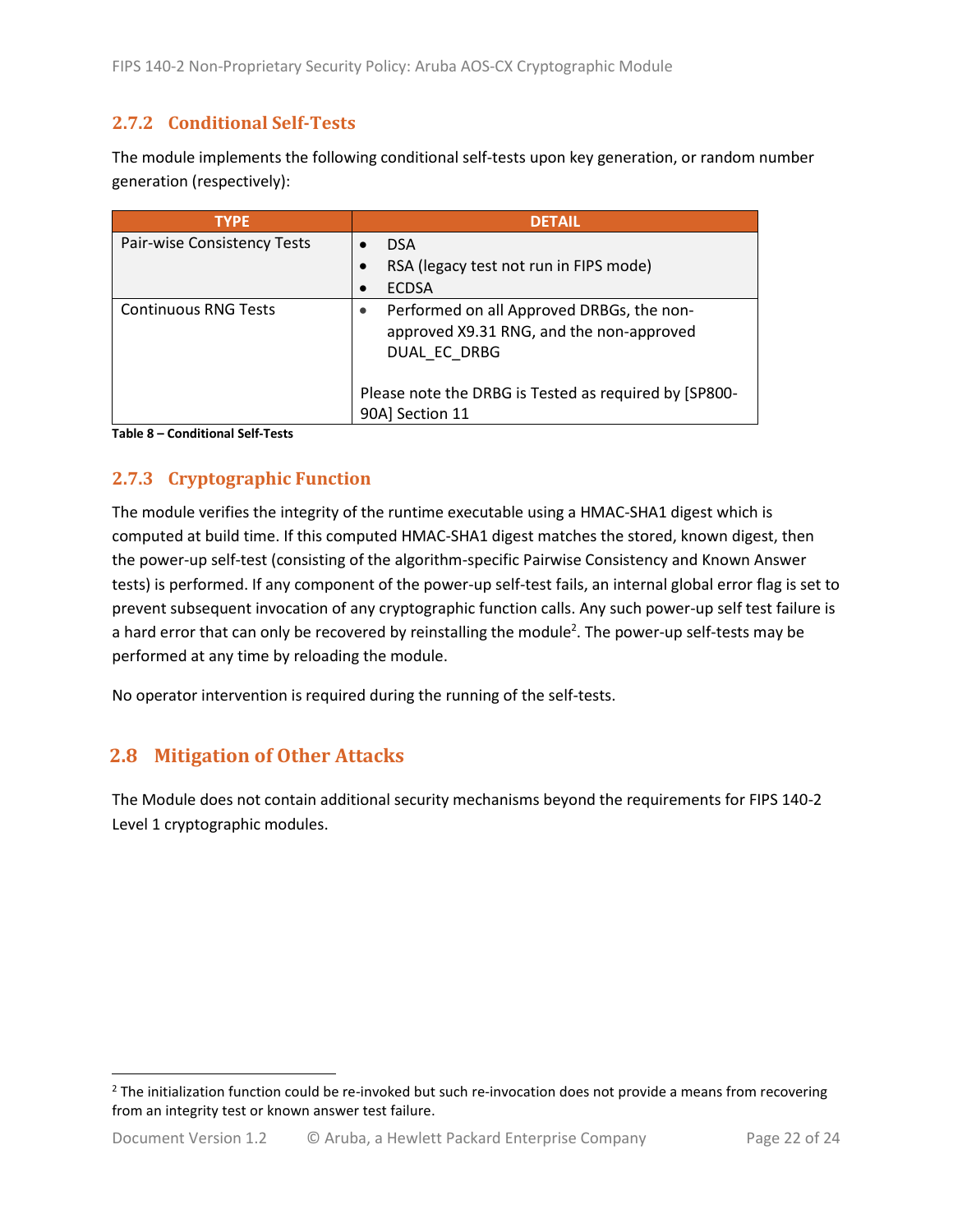# <span id="page-22-0"></span>**3 Guidance and Secure Operation**

### <span id="page-22-1"></span>**3.1 Crypto Officer Guidance**

#### <span id="page-22-2"></span>**3.1.1 Software Installation**

The module is provided directly to solution developers and is not available for direct download to the general public. The module and its host application are to be installed on an operating system specified in Section [2.5](#page-13-2) or one where portability is maintained.

#### <span id="page-22-3"></span>**3.1.2 Additional Rules of Operation**

- 1. The writable memory areas of the module (data and stack segments) are accessible only by the application so that the operating system is in "single user" mode, i.e. only the application has access to that instance of the module.
- 2. The operating system is responsible for multitasking operations so that other processes cannot access the address space of the process containing the module.

#### <span id="page-22-4"></span>**3.2 User Guidance**

#### <span id="page-22-5"></span>**3.2.1 General Guidance**

The module is not distributed as a standalone library and is only used in conjunction with the solution.

The end user of the operating system is also responsible for zeroizing CSPs via wipe/secure delete procedures.

If the module power is lost and restored, the calling application must ensure that any AES-GCM keys used for encryption or decryption are redistributed.

The counter portion of the IV is set by the module within its cryptographic boundary. When the IV exhausts the maximum number of possible values for a given session key, the first party to encounter this condition shall trigger a handshake to establish a new encryption key in accordance with RFC 5246.

The AES GCM IV generation is in compliance with the RFC5288 and RFC5289 and shall only be used for the TLS protocol version 1.2 to be compliant with [FIPS140-2 IG] IG A.5, provision 1 ("TLS protocol IV generation"); thus, the module is compliant with [SP800-52].

In the event the nonce\_explicit part of the IV exhausts the maximum number of possible values for a given session key, either party (the client or the server) that encounters this condition shall trigger a handshake to establish a new encryption key.